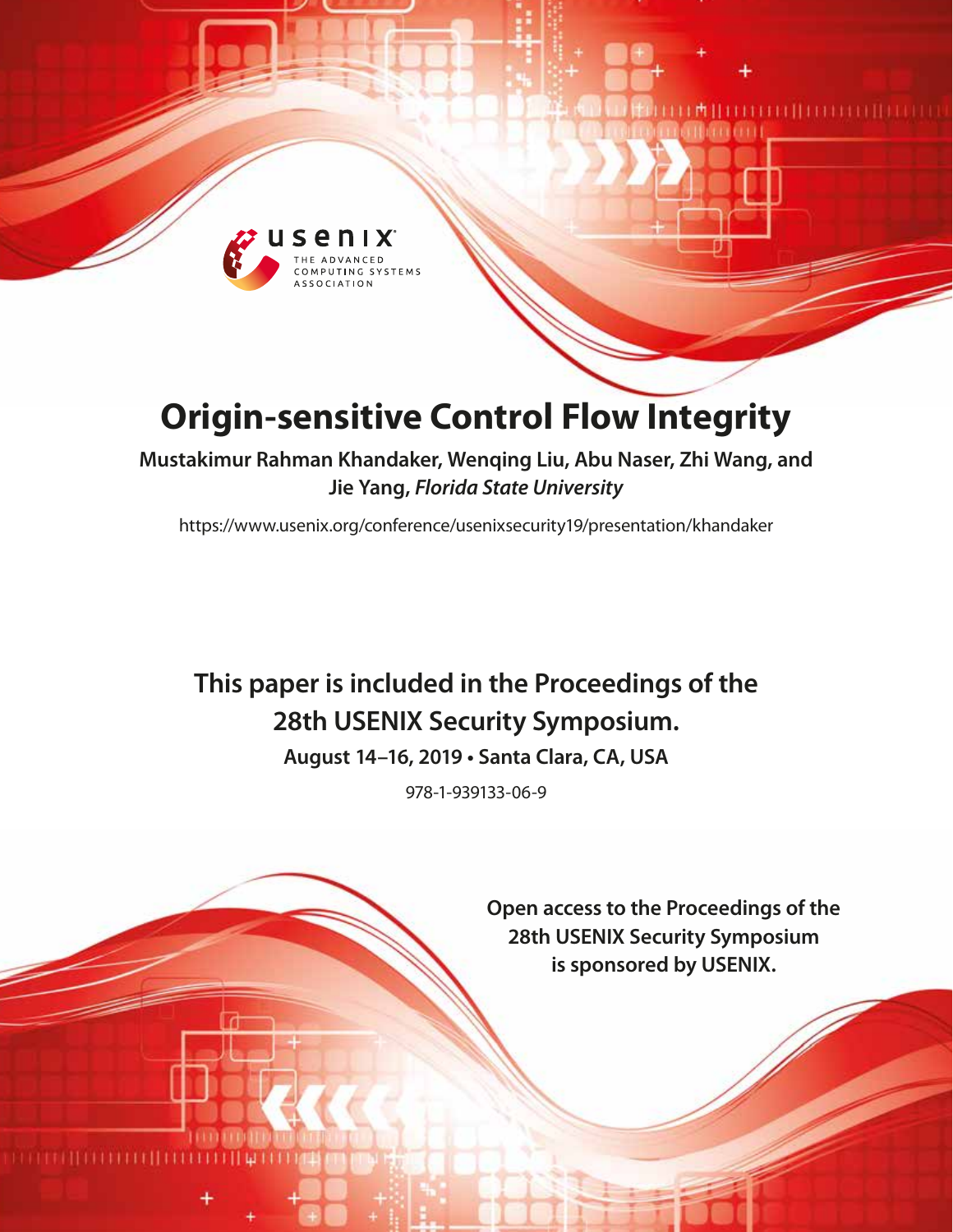## **Origin-sensitive Control Flow Integrity**

Mustakimur Rahman Khandaker *Florida State University mrk15e@my.fsu.edu*

Wenqing Liu *Florida State University wl16c@my.fsu.edu*

Abu Naser *Florida State University an16e@my.fsu.edu*

Zhi Wang *Florida State University zwang@cs.fsu.edu*

Jie Yang *Florida State University jyang@cs.fsu.edu*

#### **Abstract**

CFI is an effective, generic defense against control-flow hijacking attacks, especially for C/C++ programs. However, most previous CFI systems have poor security as demonstrated by their large equivalence class (EC) sizes. An EC is a set of targets that are indistinguishable from each other in the CFI policy; i.e., an attacker can "bend" the control flow within an EC without being detected. As such, the large ECs denote the weakest link in a CFI system and should be broken down in order to improve security.

An approach to improve the security of CFI is to use contextual information, such as the last branches taken, to refine the CFI policy, the so-called context-sensitive CFI. However, contexts based on the recent execution history are often inadequate in breaking down large ECs due to the limited number of incoming execution paths to an indirect control transfer instruction (ICT).[1](#page-1-0)

In this paper, we propose a new context for CFI, origin sensitivity, that can effectively break down large ECs and reduce the average and largest EC size. Origin-sensitive CFI (OS-CFI) takes the origin of the code pointer called by an ICT as the context and constrains the targets of the ICT with this context. It supports both C-style indirect calls and C++ virtual calls. Additionally, we leverage common hardware features in the commodity Intel processors (MPX and TSX) to improve both security and performance of OS-CFI. Our evaluation shows that OS-CFI can substantially reduce the largest and average EC sizes (by 98% in some cases) and has strong performance – <sup>7</sup>.6% overhead on average for all C/C++ benchmarks of SPEC CPU2006 and NGINX.

#### **1 Introduction**

The foundation of our software stacks is built on top of the unsafe C/C++ programming languages. C/C++ provides strong

performance, direct access to resources, and rich legacy. However, they lack security and safety guarantees of more modern programming languages, such as Rust and Go. Vulnerabilities in C/C++ can lead to serious consequences, especially for low-level software. Many defenses have been proposed to retrofit security into C/C++ programs. Control-flow integrity (CFI) is a generic defense against most, if not all, control-flow hijacking attacks. It enforces the policy that run-time control flows must follow valid paths in the program's control-flow graph (CFG). Since its introduction in the seminal work by Abadi et al. [\[2\]](#page-15-0), there has been a long stream of research in CFI [\[1,](#page-15-1)[3,](#page-15-2)[6,](#page-16-0)[9,](#page-16-1)[11](#page-16-2)[–14,](#page-16-3)[16,](#page-16-4)[17,](#page-16-5)[21,](#page-16-6)[25,](#page-16-7)[28,](#page-17-0)[29,](#page-17-1)[31,](#page-17-2)[38,](#page-17-3)[40,](#page-17-4)[41,](#page-17-5)[43,](#page-17-6)[44\]](#page-17-7). Many earlier systems aim at improving the performance by trading security for efficiency [\[25,](#page-16-7) [41,](#page-17-5) [43,](#page-17-6) [44\]](#page-17-7), making them vulnerable to various attacks [\[6,](#page-16-0) [13,](#page-16-8) [15,](#page-16-9) [16\]](#page-16-4). Recent work focuses more on improving the precision and security of CFI [\[14,](#page-16-3) [17,](#page-16-5) [21,](#page-16-6) [38\]](#page-17-3), which can roughly be quantified by the average and largest equivalence class (EC) sizes [\[21\]](#page-16-6). An EC is a set of targets indistinguishable from each other in the CFI policy; i.e., CFI cannot detect control flow hijacking within an EC. It has been demonstrated the control flow can be "bent" within the ECs without being detected, compromising the protection [\[6\]](#page-16-0). Therefore, there is a pressing need to further constrain the leeway of such attacks by reducing the average and largest EC sizes .

One way to improve the security of CFI is to refine the CFG with contextual information, the so-called context-sensitive CFI. Likewise, traditional CFI systems are context-insensitive because they do not collect and use the context information for validating the targets of an ICT. There are many choices of the contextual information. Existing context-sensitive CFI systems use the recent execution history as the context. For example, PathArmor uses the last few branches recorded by Intel processor's Last Branch Record (LBR) [\[38\]](#page-17-3); while PittyPat uses the detailed execution paths recorded by Intel processor trace (PT) [\[14\]](#page-16-3). Both PathArmor and PittyPat are said to be path-sensitive since they use execution paths as the context. A path-sensitive CFI policy essentially specifies that if the execution comes from this specific path, the ICT can

<span id="page-1-0"></span><sup>1</sup>We use ICT to denote forward indirect control transfers, *excluding* returns. An ICT can be either C-style indirect calls or virtual calls.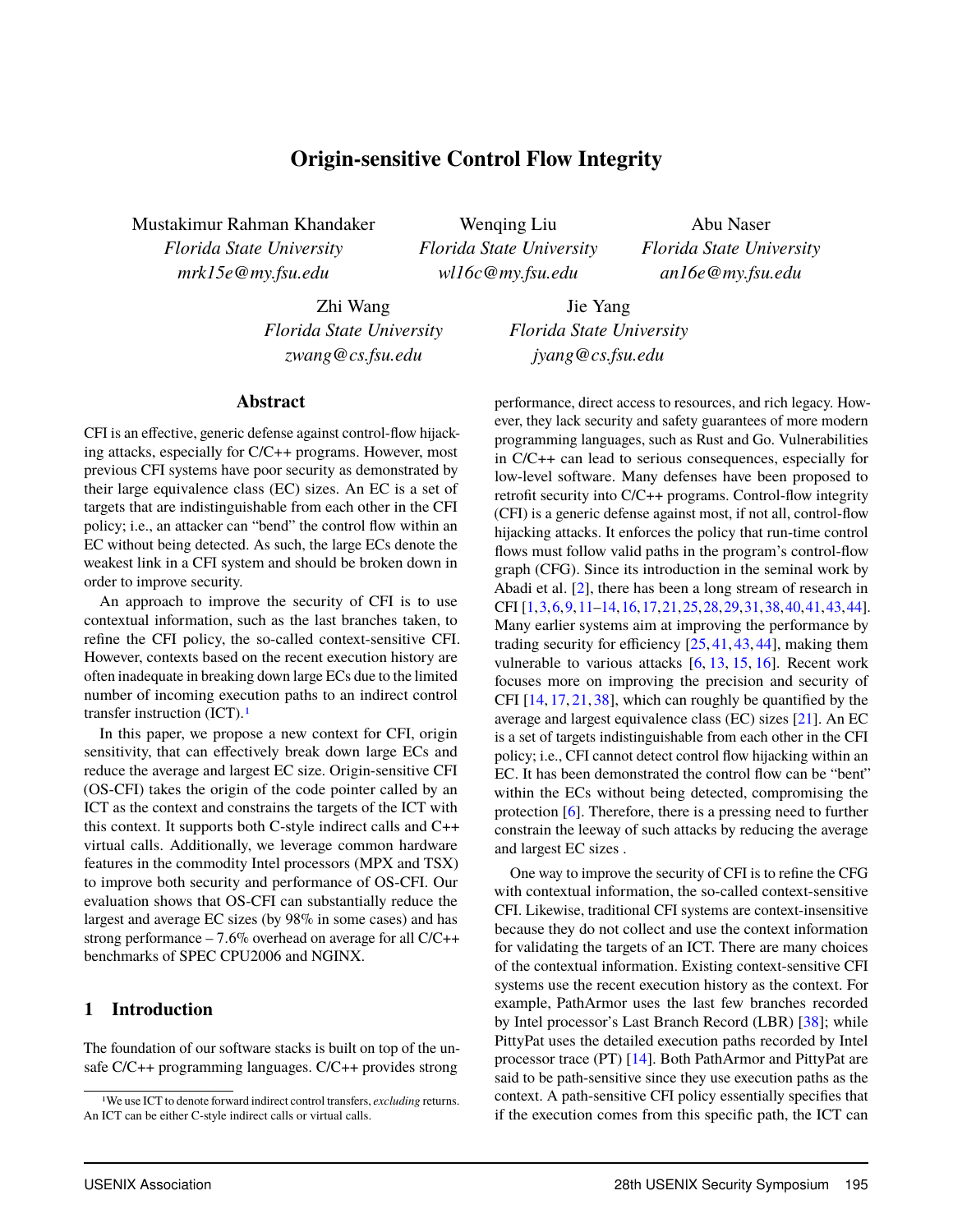only go to that set of targets. There are often multiple paths leading to an ICT. Consequently, the target set of the ICT can be divided into smaller sets by those paths. Another common choice of the context is the call stack [\[21\]](#page-16-6). Since the call stack can be represented by its return addresses, such a system is often called call-site sensitive. If the context consists of only one level of return address, it is denoted as 1-call-site sensitive. Similarly, 2-call-site sensitive CFI uses two levels of return addresses as the context.

Execution history based context can substantially reduce the average EC size, but is much less capable in reducing the largest EC size. Unfortunately, the largest EC gives the attacker most leeway in manipulating the control flow without risking detection. For example, PittyPat reports the largest EC size of 218 in SPEC CPU2006, even though it is equipped with the detailed execution history [\[14\]](#page-16-3). The fundamental weakness of such context is that most programs only have a small number of execution paths that reach an ICT; i.e., the in-degree of a node (representing an ICT) in the CFG is usually small. If an ICT has hundreds of possible targets, at least one of the ECs will be relatively large. Therefore, such context is more capable in handling small to medium-sized ECs but insufficient for large ones. To address that, we need a more *distributed* context that is not concentrated on the ICT.

In this paper, we propose a new type of context for CFI, origin sensitivity. Origin-sensitive CFI (OS-CFI) takes the origin of the code pointer called by an ICT as the context. It supports both C-style indirect calls and C++ virtual calls with slightly different definitions for them: the origin for the former is the *code* location where the called function pointer is most recently updated; that for the latter is the location where the receiving object (i.e., the object for which the virtual function is called) is created. As usual, returns are protected by the shadow stack, implemented either in software [\[10,](#page-16-10)[23\]](#page-16-11) or hardware [\[19\]](#page-16-12). Our measurement shows that origin sensitivity is particularly effective in breaking down large ECs. For example, it can reduce the largest EC size of a SPEC CPU2006 benchmark from 168 to 2, a reduction of 99% (see Table [1\)](#page-4-0).

We have implemented a prototype of OS-CFI for C and C++ programs. The prototype enforces an adaptive CFI policy that automatically selects call-site or origin sensitivity to protect an ICT in order to improve the system performance without sacrificing security. Its CFG is built by piggybacking on the analysis of a demand-driven, context-, flow-, and fieldsensitive static points-to analysis based on SVF (Static Value-Flow Graph) [\[36\]](#page-17-8). Its reference monitors are implemented securely and efficiently by leveraging the common hardware features in the commodity Intel processors (MPX and TSX). Our evaluation with SPEC CPU2006, NGINX, and a few real-world exploits shows that the prototype can significantly reduce the average and largest EC sizes, and incurs only a small performance overhead: <sup>7</sup>.6% on average for the SPEC CPU2006 and NGINX benchmarks.

In summary, this paper makes the following contributions:

- We propose the concept of origin sensitivity that can substantially reduce both the average and largest EC sizes to improve the security of CFI. Origin sensitivity is applicable to both C-style ICTs and C++ virtual calls. Both types of ICTs are equally important to protect C++ programs.
- We have built a prototype of OS-CFI with the following design highlights: we re-purpose the bound table of MPX to securely store and retrieve origins, and use TSX to protect the integrity of reference monitors; we piggyback on the analysis of SUPA, a precise static points-to algorithm, to built the origin-sensitive CFGs.
- We thoroughly evaluated the security and performance of the prototype with SPEC CPU2006, NGINX, and a few realworld exploits. In particular, we carefully studied the CFGs generated from the points-to analysis and revealed a number of its issues. Detailed CFG generation and measurement are often overlooked in the evaluation of previous CFI systems.

## **2 Origin Sensitivity**

In this section, we first introduce the initial definition of origin sensitivity that is simple, powerful, but potentially inefficient. We then derive a more viable but still effective definition.

## **2.1 A Simple Definition**

OS-CFI takes the origin of the code pointer called by an ICT as the context. If the ICT is a virtual call, the origin is defined as the code location where the receiving object is created, i.e., where its constructor is called; [2](#page-2-0) The context of a C-style ICT is similarly defined. A typical example of this type of ICT is an indirect call to a function pointer. The origin of the function pointer is defined as the instruction that initially takes the function address stored in the function pointer.

Next, we use a real-world example from 471.omnetpp in SPEC CPU2006 to illustrate the concept of the origin (Fig. [1\)](#page-3-0). 471.omnetpp is a discrete event simulator for large Ethernet networks, written in the C++ programming language. It relies heavily on macros to initialize many objects of the simulated network. Line 1 - 10 shows how simulated networks are initialized: it creates an ExecuteOnStartup object for each network to call the network's initialization code; The constructor of ExecuteOnStartup sets the private member code\_to\_exec (a function pointer) and adds itself to a linked list (Line 18 - 23). When the program starts, it calls all the queued code\_to\_exec function pointers (setup  $\rightarrow$  $executed11 \rightarrow execute$ ).

The ICT at Line 25 has the largest EC of this program with 168 targets. Call-site sensitivity is not useful here because there is only one call stack to the ICT. Processor-trace-based path

<span id="page-2-0"></span><sup>2</sup>If the object is a global variable, its constructor is conceptually added to a compiler-synthesized function that is called before entering main().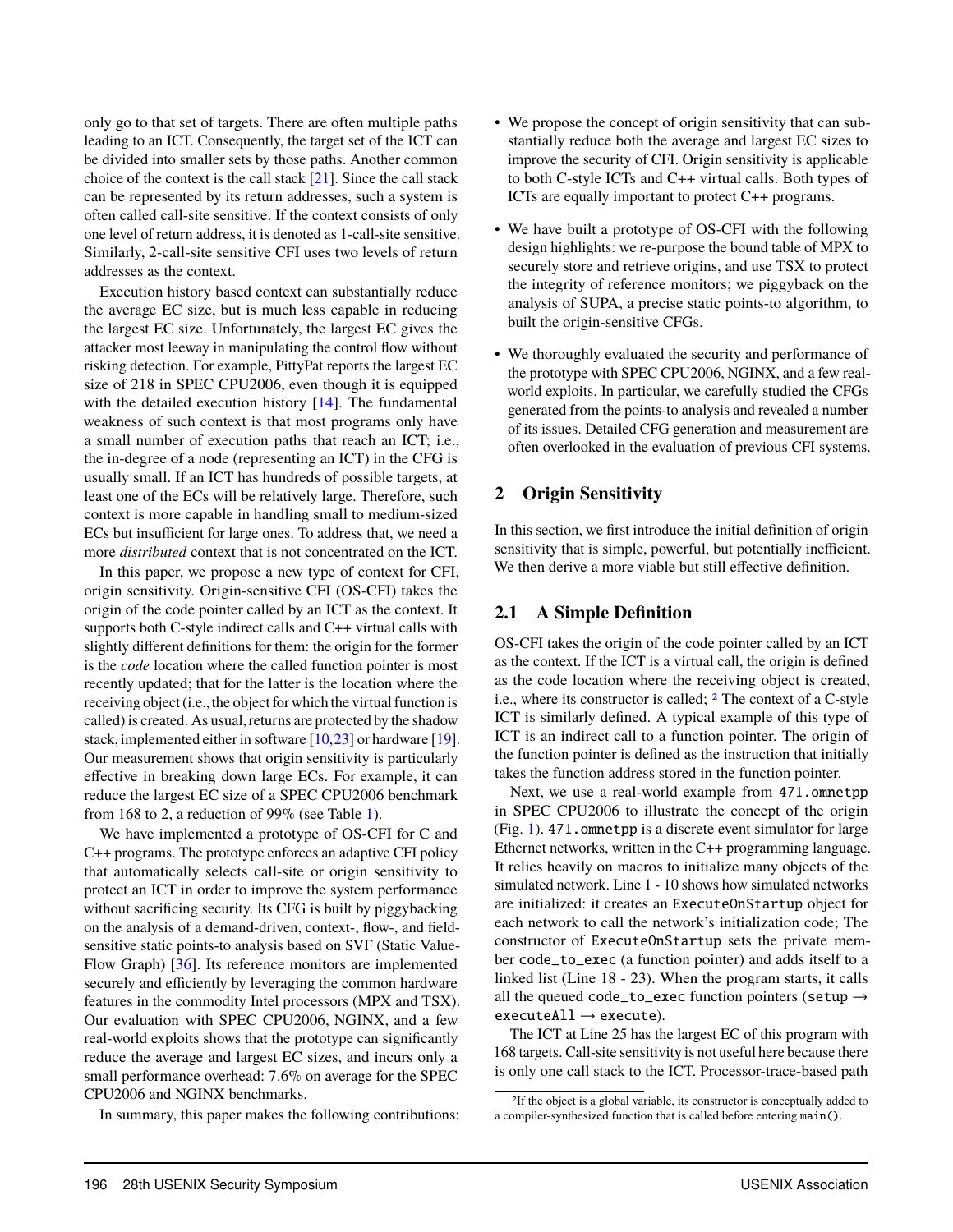```
1 #define EXECUTE_ON_STARTUP(NAME, CODE)
2 static void __##NAME##_code() {CODE;} \
3 static ExecuteOnStartup __##NAME##_reg(__##NAME##_code);
4
5 #define Define_Network(NAME) \
     EXECUTE ON_STARTUP(NAME##__net,\
     7 (new NAME(#NAME))->setOwner(&networks);)
 8
9 Define Network(smallLAN);
10 Define_Network(largeLAN);
11
12 class ExecuteOnStartup{
13 private:
14 void (*code_to_exec)();
15 ExecuteOnStartup *next;
16 static ExecuteOnStartup *head;
17 public:
18 ExecuteOnStartup(void (*_code_to_exec)()){
19 code_to_exec = _code_to_exec;
20 // add to list
21 next = head;
22 head = this;
23 }
24 void execute(){
25 code_to_exec();
26 }
27 static void executeAll(){
28 ExecuteOnStartup *p = ExecuteOnStartup::head;
29 while (p){
30 p->execute();
p = p->next;
32 }
33 }
34 \quad \frac{1}{2};
35 void cEnvir::setup(...){
36 try{
37 ExecuteOnStartup::executeAll();
38 }
39 }
```
Figure 1: Example to illustrate origin sensitivity

sensitivity can distinguish individual calls to code\_to\_exec (because it records each iteration of the while loop); but it is difficult to decide which target is valid because that depends on the unspecified order in which the constructors are called. Origin sensitivity can handle this case perfectly: the origin of code\_to\_exec is where the related function addresses are initially taken. For example, the macro at Line 9 creates a new function called \_\_smallLAN\_\_net\_code and passes its address to the constructor of object \_\_smallLAN\_\_net\_reg. Therefore, Line 9 becomes the origin of this function address. The origin is propagated through the program along with the function address when it is assigned to variables or passed as an argument, in a way similar to how the taint is propagated in taint analysis [\[33\]](#page-17-9). At the ICT, the origin is used to verify the target. Because only one function address can be taken at each origin, only one target is possible at the ICT. In other words, origin sensitivity *ideally* can reduce the EC size for this ICT from 168 to 1. The same security guarantee can be achieved for virtual calls because only one class of objects can be created at an origin (Section [2.2\)](#page-3-1).

Execution history based context is limited by the in-degree of an ICT node in the CFG. Assuming the ICT node has *n* valid targets and *m* incoming edges, there exists at least one EC with more than  $\lceil \frac{n}{m} \rceil$  targets (the pigeonhole principle). For example, the in-degree of the ICT in Fig.  $1$  is only one for call-site sensitivity; Call-site sensitivity thus cannot reduce this EC at all. The in-degree of this ICT for PathArmor is only 16 because LBR can only record 16 most recent branches. In contrast, origins are associated with the data flow of the program. It traces how function addresses are propagated in the program. Because of this, origin sensitivity can uniquely identify and verify a single target for each ICT. Moreover, this example clearly demonstrates that CFI systems for C++ programs must fully support C-style ICTs because many C++ programs use them (they may even have the largest ECs). Protection of virtual calls alone provides only minimal security.

## <span id="page-3-1"></span>**2.2 A Hybrid Definition**

The previous definition of origin sensitivity is conceptually simple but powerful because it can identify a unique target at run-time for each ICT. However, we need to track origins as function addresses are propagated throughout the program in a way similar to how taint is propagated – the origin is the source of the taint, and the ICT is the sink. It is well-known that taint analysis has high overhead, even though the performance of origin tracking could be much better because function addresses are usually not as widespread as the regular data (e.g., a network packet) [\[23\]](#page-16-11). This problem is more severe for C-style ICTs because function pointers are frequently copied or passed as arguments. It will not affect virtual calls as much for the following reason: the origin of a virtual call is the location where the receiving object's constructor is called. If an object is copied to another object, we essentially create a new object using its class' copy constructor or copy assignment operator. This creates a new origin for that object. There is thus no need to propagate the origin for objects.

To address the challenge, we propose a hybrid definition of origin sensitivity that combines the origin with call-site sensitivity. More specifically, we relax the definition of the origin as the code location where the related code pointer is most recently updated. In Fig. [1,](#page-3-0) the only function pointer is code\_to\_exec in the ExecuteOnStartup class. It is last updated in the class' constructor at Line 19; i.e., the origin of code\_to\_exec is just Line 19. Clearly, one origin cannot tell Line 9 and 10 (and other places not shown) apart. This can be solved by adding the call-site information to the origin. The origin can now be represented as a tuple of  $(CS, I_0)$ .  $I<sub>o</sub>$  is the instruction that last updates the code pointer; CS is the immediate caller of the origin function (the function that contains  $I<sub>o</sub>$ ). Under this new definition, the ICT at Line 25 has two origins: (Line 9, Line 19) and (Line 10, Line 19). Note how the two elements of the origin complement each other:  $I<sub>o</sub>$  moves the context off the *current* execution path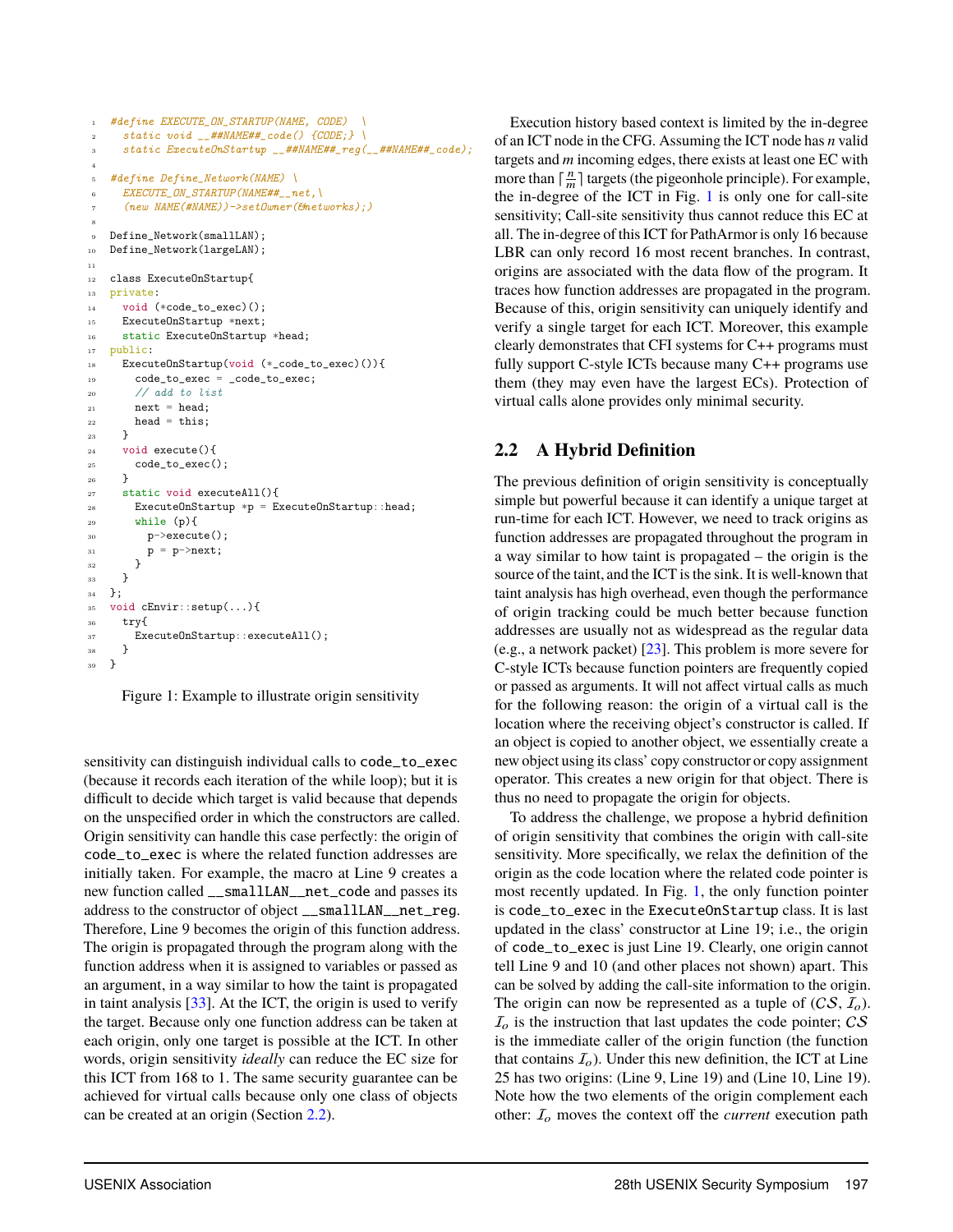<span id="page-4-0"></span>

| <b>Benchmarks</b> | Language | <b>Context-insensitive</b> |        | 1-call-site |                | 2-call-site      | Origin-sensitive |           |  |
|-------------------|----------|----------------------------|--------|-------------|----------------|------------------|------------------|-----------|--|
|                   |          | $EC_L$                     | $EC_L$ | Reduce by   | $EC_L$         | <b>Reduce by</b> | $EC_L$           | Reduce by |  |
| 445.gobmk         | C        | 427                        | 427    | 0           | 427            | $\theta$         | 427              | $\theta$  |  |
| 400.perlbench     | C        | 173                        | 120    | 31%         | 113            | 35%              | 21               | 88%       |  |
| $403.\text{gcc}$  | C        | 54                         | 54     | 0           | 54             | $\Omega$         | 42               | 22%       |  |
| 464.h264ref       | C        | 10                         | 2      | 80%         | $\overline{2}$ | 80%              |                  | 90%       |  |
| 471.omnetpp       | $C++$    | 168                        | 168    | 0           | 168            | $\theta$         | 2                | $99\%$    |  |
| 483.xalancbmk     | $C++$    | 38                         | 38     | 0           | 38             | $\theta$         | 4                | 95%       |  |
| 453.povray        | $C++$    |                            | 11     | 0           | 11             | $\theta$         | 10               | $10\%$    |  |

Table 1: Effectiveness of hybrid origin sensitivity in reducing the largest  $EC$  size  $(EC<sub>L</sub>)$  as compared to call-site sensitivity

(that reaches the ICT); while CS adds extra information to  $I_0$ to separate different origins. We use call sites here because they can be directly fetched from the shadow stack in the user space. Other execution contexts such as last-branch record and processor trace can only be accessed in the kernel.

Interestingly, the addition of call sites does NOT make the context for virtual calls more powerful. The origin of a virtual call is where the constructor of the receiving object is called. C++'s constructors cannot be called virtually or indirectly.<sup>[3](#page-4-1)</sup> As such, a call to the constructor can create an object of just one class. There is no ambiguity in the class created, hence no ambiguity in the virtual functions. As such, we keep using the object construction site alone as the origin for virtual calls.

Table [1](#page-4-0) demonstrates the hybrid origin sensitivity's capability in reducing the largest EC size as compared to call-site sensitivity [\[21\]](#page-16-6). Specifically, we run and recorded the complete execution history of all the C/C++ benchmarks in SPEC CPU2006. We then parsed the history to construct the CFGs for origin and call-site sensitivity. For example, 1-call-site sensitivity uses the most recent return address as the context. For each ICT, we grouped the recorded targets by the last return addresses. Each group was an EC. We report the largest EC sizes in Table [1](#page-4-0) for all the benchmarks having the largest EC size greater than or equal to 10 (ten other benchmarks have less than 10 targets for every ICT). The table shows that origin sensitivity consistently out-perform call-site sensitivity. Particularly, we can reduce the largest EC size of 471.omnetpp by 99%, from 168 to 2. Neither call-site nor origin sensitivity is effective to 445.gobmk because it contains a loop over a large static array of function pointers (the owl\_defendpat array). 403.gcc similarly has a large array (operand\_data) used in a recursive function (expand\_complex\_abs). Common CFI policies cannot handle such cases because there is not sufficient information in the control flow to separate these targets apart. A similar case is shown in Fig. [4](#page-9-0) of Section [4](#page-8-0) with the code snippet.

### **3 System Design**

In this section, we present the design of our LLVM-based prototype OS-CFI system in detail.

## **3.1 Overview**

Since its inception, many CFI systems have been proposed. To separate OS-CFI from the existing work, we have the following requirements for its design:

- **Precision:** OS-CFI must improve the security by reducing the average and largest EC sizes. Large ECs are the weakest link in a CFI system since they provide the most leeway in "bending" the control flow within the CFI policy
- **Security:** context-sensitive CFI systems, including OS-CFI, have more complex reference monitors to collect and maintain the contextual information. As such, we must protect both the contextual data and the (temporary) data used by reference monitors.
- **Performance:** high performance overhead can severely limit the application of any defense mechanism. OS-CFI must have strong performance relative to the native system.
- **Compatibility:** OS-CFI must support both C and C++ programs. As previously mentioned, any defense for C++ programs must protect both virtual calls and C-style ICTs.

A CFI system consists of three major components: the CFI policy, the CFG generation, and the enforcement mechanism. OS-CFI enforces an adaptive CFI policy that applies either origin or call-site sensitivity for each ICT and adopts the shadow stack to protect returns. OS-CFI's CFG is generated with a precise context-, flow-, and field-sensitive static pointsto analysis [\[36\]](#page-17-8).[4](#page-4-2) The enforcement mechanism of OS-CFI uses the hash-table based set-membership test with the hardware acceleration for metadata storage. Next, we describe each component in detail.

<span id="page-4-1"></span><sup>3</sup>Bjarne Stroustrup's C++ Style and Technique FAQ: "To create an object you need complete information. In particular, you need to know the exact type of what you want to create. Consequently, a 'call to a constructor' cannot be virtual."  $[8]$ .

<span id="page-4-2"></span><sup>4</sup>Context sensitivity in the points-to analysis is, more precisely, call-site sensitivity. It is named as is for the historical reasons.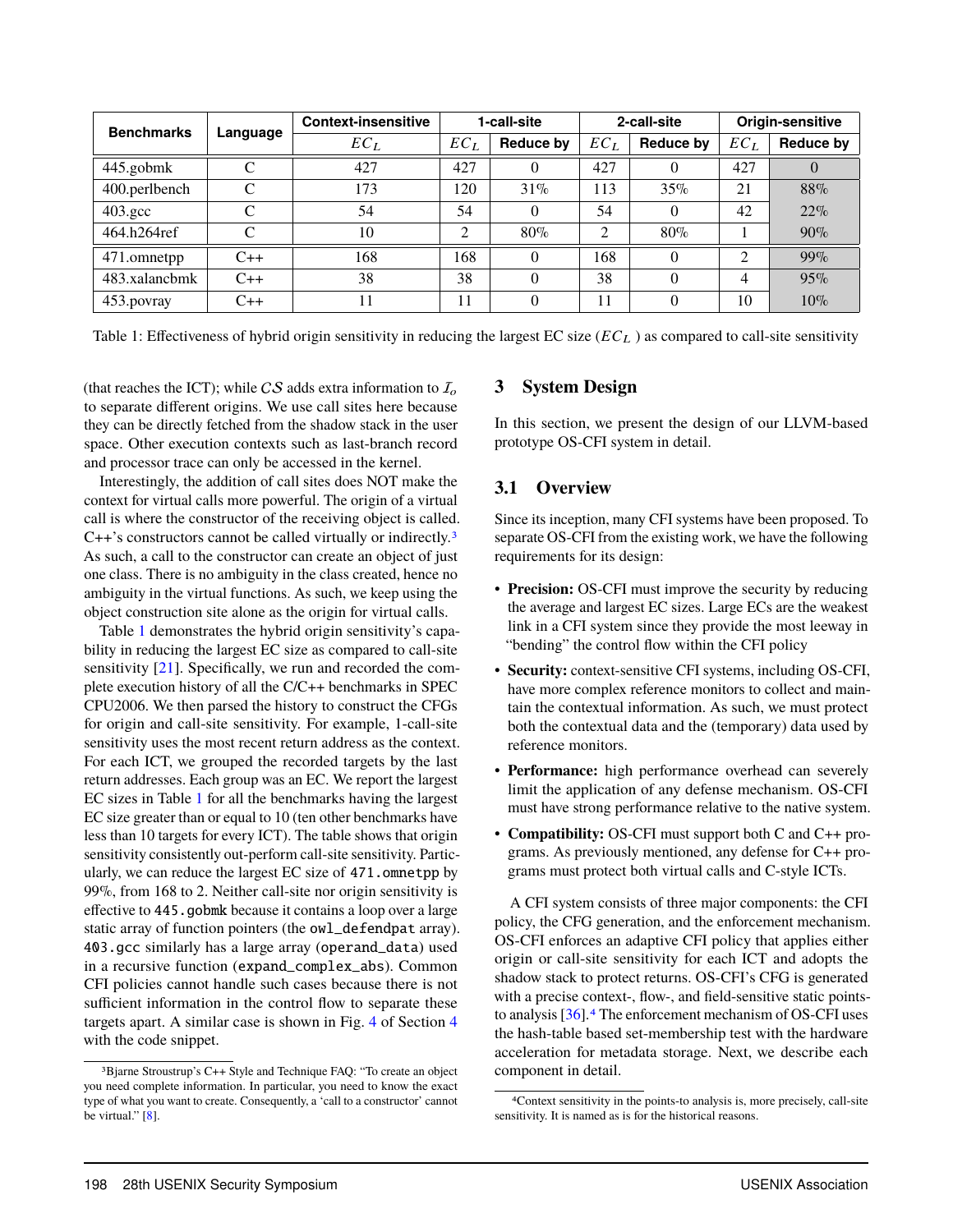## **3.2 OS-CFI Policy**

OS-CFI features an adaptive CFI policy [\[21\]](#page-16-6) that applies either origin or call-site sensitivity to an ICT, decided by which one is more capable in reducing the EC size. If both have the same effectiveness, we prefer call-site sensitivity because it has lower overhead. If the EC size is already small without context, we just enforce the context-insensitive CFI for this ICT. In addition, call-site sensitivity can use multiple levels of call sites as the context. More levels generally improve the security but incur higher overhead. We limit call-site sensitivity in OS-CFI to at most three call sites. Note that origin sensitivity itself uses 1-call-site on its origins for C-style ICTs (Section [2.2\)](#page-3-1).

We adopt this policy to improve the performance without sacrificing the security: origin sensitivity is a powerful context that can substantially break down large ECs, but it has to collect and maintain more metadata at the run-time. On the other hand, most ICTs in a program have a small number of possible targets. For example, the largest EC size for 400.perlbench is 173, but its second largest one is only 18. For small ECs, call-site sensitivity is mostly sufficient. We select call-site sensitivity as the secondary policy because last-branch registers (LBR) and processor trace (PT) can only be accessed in the kernel mode, even though they provide more fine-grained execution records. Call-sites instead can be directly fetched from the shadow stack in the user space.

## **3.3 CFG Generation**

A complete and precise CFG is the foundation of any CFI systems. A CFG must be complete to ensure that the resulting CFI system has no false positives (valid control flows reported as invalid). False positives are detrimental to the usability of a security system. Meanwhile, a precise CFG can reduce false negatives, making the system more secure. CFGs can have different levels of precision. For example, a CFG that assumes each ICT can target any address-taken functions is complete but utterly imprecise. Most CFI systems utilize static points-to analysis to construct CFGs because such analysis is (supposedly) conservative and the generated CFGs are complete. The precision of the points-to analysis directly decides the quality of the generated CFGs. A precise points-to analysis is often context- and flow-sensitive, such as SUPA [\[34\]](#page-17-10).

OS-CFI enforces an adaptive CFI policy that combines call-site and origin sensitivity, which require call-site and origin-sensitive CFGs, respectively. We represent these CFGs as a set of tuples:

• **Call-site sensitive CFG:** each tuple of this CFG has the following form:  $(C{\cal S}_{1/2/3}, {\cal I}_i, {\cal T})$ . CS represents the callers of the current function on the call stack. OS-CFI may use up to three call sites.  $I_i$  is the address of the ICT instruction itself. It is either a C-style ICT or a virtual call.  $\mathcal T$  is the set of valid targets under this context.

```
1 typedef void (*Format)();
2 class Base {
3 protected:
4 Format fmt;
5 public:
6 Base(\nless k Base_o.vPtr, origin */) {
7 // store_metadata(Base_o.vPtr, Base::vTavle,
8 // origin);
9 }
10 ~Base() {}
11 virtual void set(Format fp) {
12 fmt = fp;
13 // store_metadata(fmt.addr, fp.value,
14 // Base:set_loc1, Base::set_ctx);
15 }
16 void print() {
17 // ccall_ref_monitor(fmt.addr, fmt.value);
18 fmt();
19 - \frac{1}{2}20 };
21 class Child : public Base {
22 public:
23 Child(/* Child_o.vPtr, origin */ ) {
24 // Base(Child_o.vPtr, origin);
25 // store_metadata(Child_o.vPtr, Child::vTable,
\frac{26}{7} // \frac{origin)}{3};
27 }
28 ~Child() {}
29 void set(Format fp) {
30 fmt = fp;
31 // store_metadata(fmt.addr, fp.value,
\mbox{\texttt{32}} \qquad \quad \mbox{\texttt{77}} \qquad \quad \mbox{\texttt{Child}}: \mbox{\texttt{set\_loc1}}, \ \mbox{\texttt{Child}}: \mbox{\texttt{set\_ctx}} \, ;33 }
34 void print() {
35 // ccall_ref_monitor(fmt.addr, fmt.value);
36 fmt();
37 }
38 };
39 void exec () {
40 Base *bp = new Base(); // call constructor
41 // vcall_ref_monitor(Base_o.vPtr,
42 // Base::vTable, Base::set())
43 bp->set(&targetA);
_{44} bp->print();
45
46 Child ci; // call constructor
47 ci.set(&targetB);
48 ci.print();
49
_{50} bp = &ci;
51 \hspace{15mm} // \hspace{3mm} total\_ref\_monitor(Child\_o.vPtr,52 // Child::vTable, Child::set())
53 bp->set(&targetB);
_{54} bp->print();
55 }
```
Figure 2: An example featuring C-style ICT and virtual call.

• **Origin sensitive CFG for C-style ICTs:** each tuple of this CFG has the form of  $((CS_o, I_o), I_i, \mathcal{T})$ .  $(CS_o, I_o)$  is the hybrid origin of the function pointer. In particular,  $I<sub>o</sub>$  is the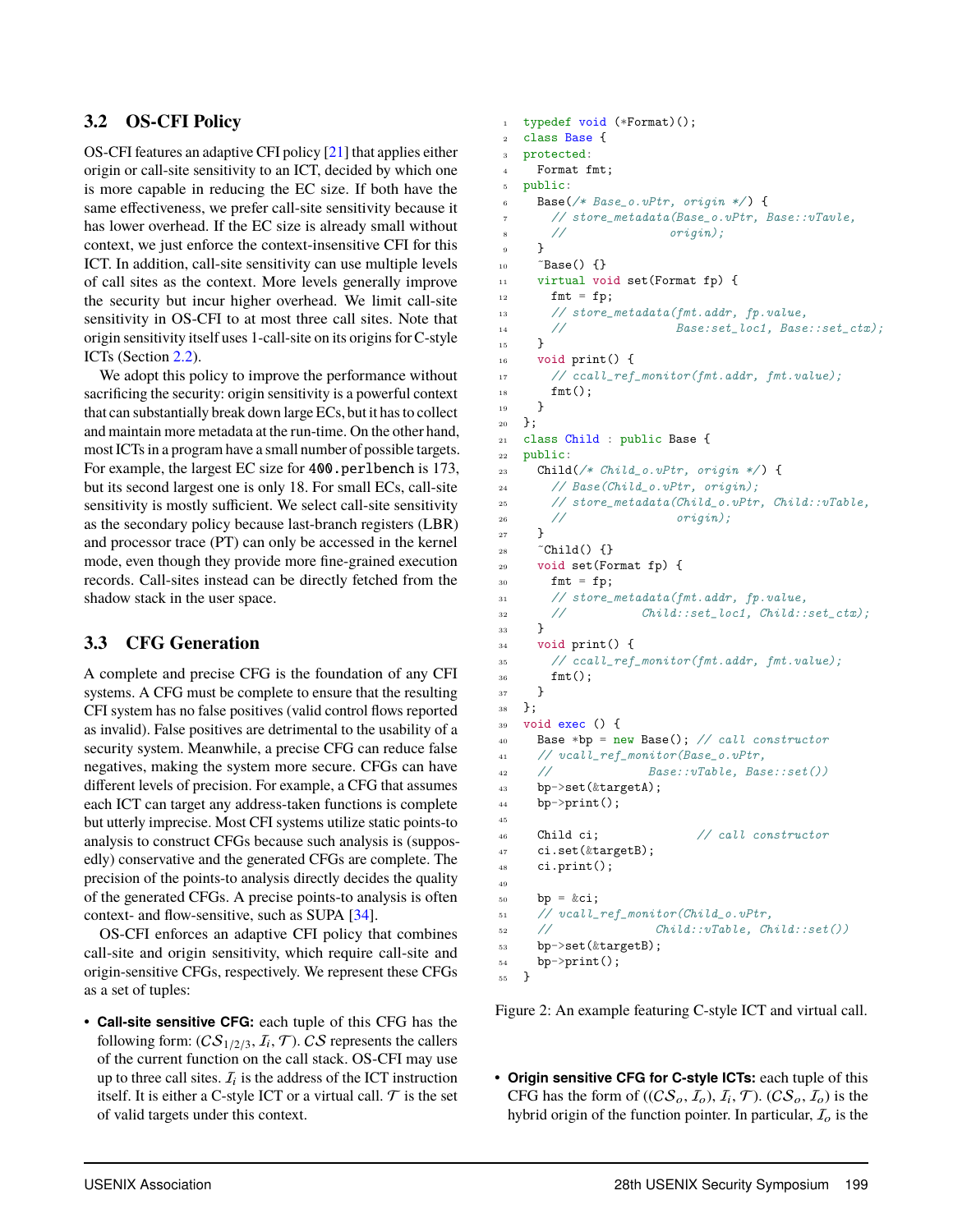last store to the related function pointer; while  $I_i$  is where the function pointer is actually called.

• **Origin sensitive CFG for virtual calls:** each tuple of this CFG has the form of  $(I_o, I_i, T)$ .  $I_o$  is the location where the receiving object of a virtual call is constructed.

We use the C++ code in Fig. [2](#page-5-0) to illustrate how the CFGs are generated (and later enforced). There are two classes, Base and Child. Child inherits Base. Base has a protected function pointer fmt that can only be set by virtual function set. fmt is called indirectly by the print function, which is overloaded in Child. As such, this example has both C-style ICTs (Line 18 and 36) and virtual calls (Line 43 and 53).

Our CFG construction algorithm is based on SVF, a static tool that "enables scalable and precise inter-procedural dependence analysis for C and C++ programs"  $[36]$ . SVF constructs a whole-program sparse value-flow graph (SVFG) that conservatively captures the program's def-use chains. SVFG is imprecise because it overestimates the points-to sets when constructing the def-use chains. SUPA is a client of SVF. It is an on-demand context-, flow-, and field-sensitive points-to analysis based on the SVFG. It improves the precision by refining away imprecise value-flows in the SVFG with strong updates [\[34\]](#page-17-10). Our CFGs are constructed on top of the refined SVFG of SUPA.

SUPA is a demand-driven points-to analysis. It traverses the program's SVFG reversely to compute the points-to sets. OS-CFI queries SUPA for every ICT in the program. In response, SUPA starts traversing the def-use chains to solve the request. OS-CFI piggybacks on SUPA during this traversal. Specifically, OS-CFI monitors the traversed nodes to identify the origin of the ICT. When SUPA stops the traversal, it has located the targets of the ICT, and OS-CFI has collected all the elements required to generate the tuples for the ICT. Next, we describe how OS-CFI generates the related tuples for the indirect calls in Fig. [2](#page-5-0) since they are the more complex cases.

In Fig. [2,](#page-5-0) Base has a protected member function pointer fmt, which is called by Base.print and Child.print. Therefore, OS-CFI requests SUPA to resolve the points-to set for both uses of fmt. We describe the resolution of the first call to fmt by Base.print here. This indirect call to fmt is actually a use of the fmt filed of the this object. SUPA can create a def-use chain from Line 18 to the assignment of the fmt field at Line 12 because it is field-sensitive. This def-use chain is linked by the bp pointer created at Line 40. When traversing this def-use chain, OS-CFI marks the first store to fmt as the origin for the ICT. The traversal continues until SUPA has reached the call to the set function at Line 43. OS-CFI then marks Line 43 as the call-site for the origin. Now, SUPA has located the target of fmt (targetA). Note that SUPA is precise enough to exclude targetB from the points-to set of fmt at Line 18. The CFG tuple for Line 18 is ((Line 43, Line 12), Line 18, targetA). Tuples for other CFGs can be similarly constructed.

#### **3.4 Enforcement Mechanism**

**Overview:** we use a hash-table based set membership test to enforce the OS-CFI policy. Specifically, we create a hash table for each CFG and instrument the program (at the LLVM IR level) to collect the run-time metadata at the origins. OS-CFI verifies the targets at each ICT site by searching the hash table for matches. As mentioned before, the CFGs are encoded as tuples. The hash function simply takes each element of the tuple and xor them together. It is extremely fast and leads to few conflicts in practice. The hash function can be easily replaced if necessary.

In this section, we will describe the instrumentation in detail. Note that OS-CFI adopts both call-site and origin sensitivity. The context for the former is the return addresses on the call stack, which can be fetched from the shadow stack at the ICT sites. As such, call-site sensitivity is enforced (instrumented) only at the ICT sites. However, we need to instrument both the origin and ICT sites for origin sensitivity.

#### **3.4.1 Instrumentation at Origin Sites**

OS-CFI has different origins for C-style ICTs and virtual calls. We describe them separately.

**C-style ICTs:** the origin for this type of ICTs is defined as  $(CS<sub>o</sub>, I<sub>o</sub>)$ . To is the address of the origin (i.e., the instruction that last writes to the function pointer), and  $CS<sub>o</sub>$ is the most recent return address on the call stack. Since we are instrumenting the origin,  $I_0$  is a known constant.  $CS_0$ can be retrieved directly from the shadow stack. To store the metadata, we use the address of the function pointer as the key and the context,  $(CS_o, I_o)$ , as the value. At the ICT site, we can recover the context with the function pointer address. Fig. [2](#page-5-0) has been annotated with the calls to store metadata at Line 13 and 31 for Base. fmt function pointer.

**Virtual calls:** the origin for virtual calls is the location where the object is created  $(I<sub>o</sub>)$ .  $I<sub>o</sub>$  is also a known constant at the origin site. To store this metadata, we use the object's vPtr pointer address as the key and  $I_0$  as the value. In C++, every object with virtual functions has a hidden member named vPtr that points to its vTable. vTable is used by the compiler for dynamic dispatching of virtual function calls. It is a table of virtual function pointers. Each virtual function of a class has a fixed offset in vTable. A virtual call is thus compiled as an indirect call to the corresponding entry in vTable. Initially, a sub-class inherits its base class' vTable. If the sub-class overrides a virtual function, it sets the related function pointer in vTable to its own function's address. Consequently, the virtual call can call either the base or subclass' virtual function, decided by the class of the receiving object. COOP attacks essentially compromise the binding of vPtr and vTable [\[32\]](#page-17-11). After an object is created, its vTable will not be changed.

The reason we use vPtr's address as the key (instead of the base address of the object, even though they both can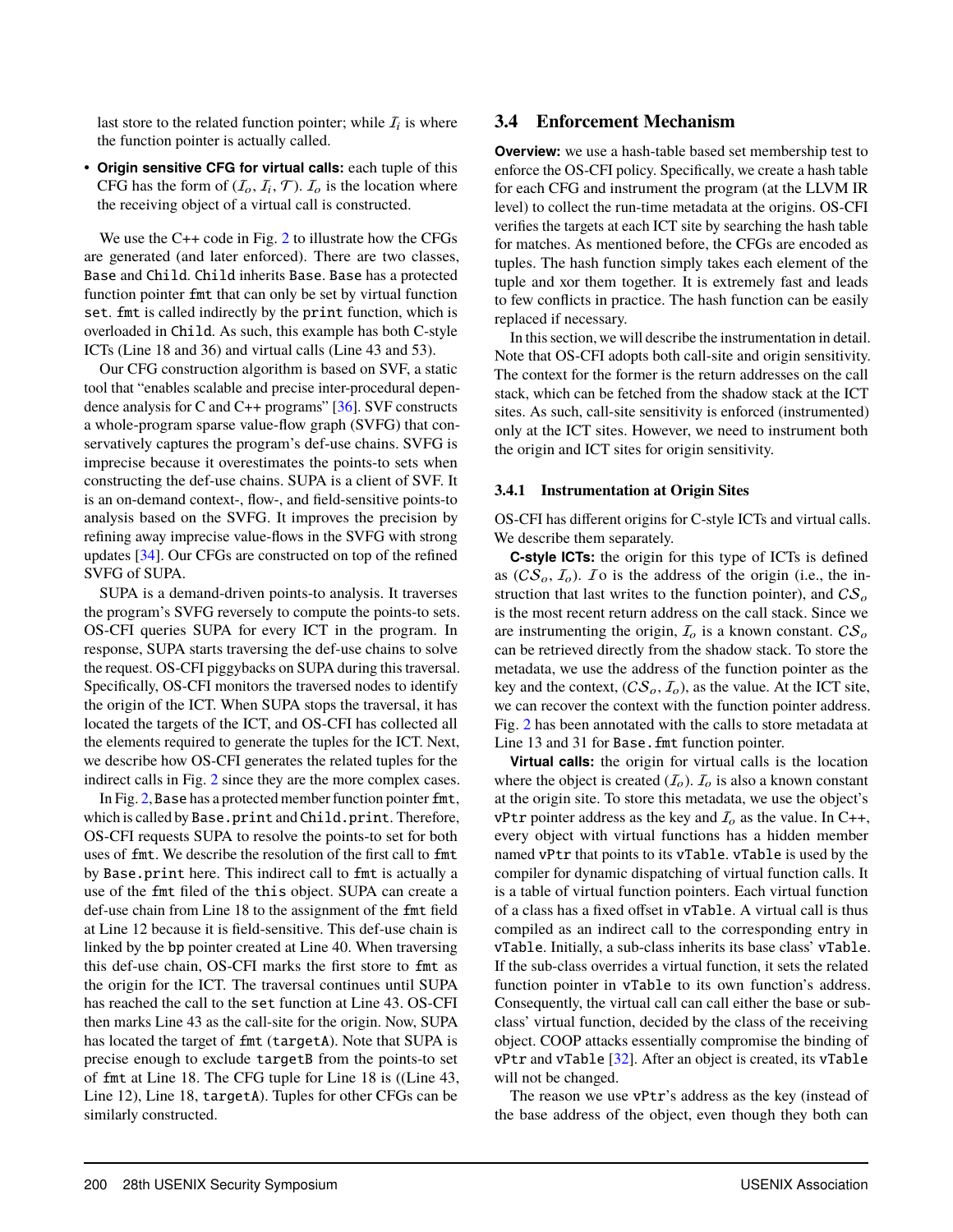uniquely identify the object) will be clarified as we discuss the metadata storage. The instrumentation is added to each class' constructor so that we only need to insert the code once (instead of once at each location where the constructor is called). Line 7 and 25 of Fig. [2](#page-5-0) show the added code. We simply pass the origin from the object allocation site to the constructor as a hidden parameter. Note that the constructor of a sub-class calls the constructor of its base classes first. We thus add the code near the end of the constructor so that the metadata will not be mistakenly overwritten.

**Metadata storage:** the storage of the contextual information (i.e., the metadata) is a key design component of OS-CFI. The metadata of OS-CFI is organized as (key, value) pairs. The key is the address of the function pointer or the receiving object's vPtr pointer. The value is the origin associated with the key. We store the (key, value) pair at each origin site, and query the storage with the same key to retrieve the origin information at each ICT site. The performance and security of the storage is critical to OS-CFI. In our prototype, we uniquely (ab)use the hardware-based bound table of Intel MPX for metadata storage [\[18\]](#page-16-14).

MPX is a hardware-based bound check system. With the support of the compiler, run-time, and kernel, MPX can check the bounds of memory access to prevent memory errors, such as buffer overflows and over-reads. However, whole program bound check is hard to implement correctly and efficiently, even with the hardware support  $[26]$ . In fact, the MPX support will be removed from GCC in version 9.0, after it was just integrated in 5.0 [\[27\]](#page-17-13). This leaves the whole MPX hardware free-to-use by OS-CFI and other (security) systems.

<span id="page-7-0"></span>

Figure 3: MPX operations, from Intel's manual [\[30\]](#page-17-14)

MPX 's bound table is indexed by the address of a pointer (i.e., the key). Each key has its own unique bound table entry, which consists of the content of the pointer, the upper bound, and the lower bound. The bound table is organized and operates like a two-level page table, as shown in Fig. [3:](#page-7-0) the bounds directory points to the second-level bounds tables; each bounds table contains a number of bound entries. The

pointer address is divided into two indexes. To locate a bound entry, MPX first indexes into the bounds directory to retrieve the base of the related bounds table, and then uses the second index to locate the related bound entry. If a bounds table does not exist, the kernel allocates a new one and links it to the bounds directory. The base of the bounds directory is stored in a special register, BNDCFGx, inaccessible to the user space.

We can store all the origins in the MPX bound table. Even though we are supposed to store the lower and upper bounds in this table, the hardware does not perform any validations on the bounds, as confirmed by both the official document and our experiments. Accordingly, we can store and retrieve arbitrary numbers in the bounds (after doing some simple calculations on these two numbers). This design not only significantly accelerates the access of the metadata but also improves the security: the MPX table stores the content of the key along with the bounds. When querying the table for a key, we need to provide the pointer's address and its content. If the provided pointer content mismatches that in the table, MPX will return an error. Therefore, *we can detect any manipulation of these pointers, after they have been stored, without the extra performance penalty.*

For virtual calls, OS-CFI uses the address of the receiving object's vPtr pointer, which points to the object's vTable, as the *key*. As such, OS-CFI can readily detect any COOP attack, which compromises the object's vPtr pointer [\[32\]](#page-17-11), similar to how object-type integrity (OTI [\[4\]](#page-15-3)) works. Note that OTI is not a complete protection for C++ virtual calls because the attacker can still call the "correct" virtual functions of an unintended object. In contrast, OS-CFI provides more comprehensive and complete protection for C++ programs because it not only enforces the precise CFI but also protects both virtual calls and C-style ICTs.

OS-CFI can use other keys for the virtual call. For example, it can use the address of the object itself as the key and a constant number as its content. We can retrieve the origin from the MPX table by this key and its "content", and then enforce the CFI against the unique target decided by the origin. This is because the origin (i.e., the location where the receiving object is constructed) identifies the exact class of the object, hence the unique target of the virtual call (Section [2.2\)](#page-3-1). Our prototype uses the address of the vPtr pointer as the key because it is more natural for MPX (i.e., the vPtr pointer address and its *real* content). This is not strictly necessary since OS-CFI nevertheless can detect these attacks.

#### **3.4.2 Instrumentation at ICT Sites**

The instrumentation at each ICT site is rather straightforward: it first queries the metadata storage with the key and its content to retrieve the origin. If the origin exists, it further checks the corresponding hash table whether the origin and the target are valid for the ICT site. Use the indirect call as an example, we need to reconstruct the tuple of  $((CS_o, I_o), I_i, \mathcal{T})$ .  $(CS_o, I_o)$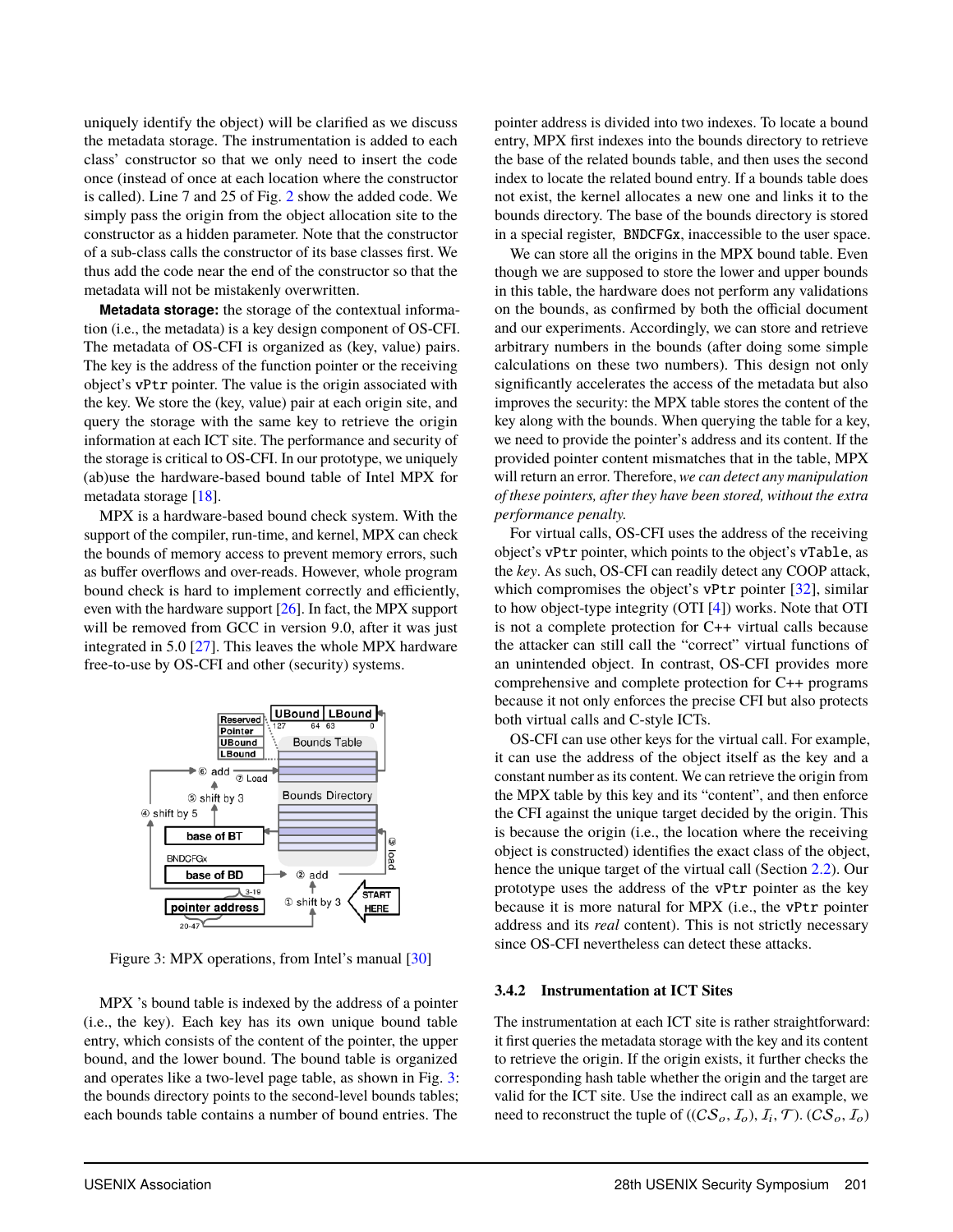is the origin fetched from the metadata storage;  $I_i$  represents the address of indirect call instruction;  $T$  is the target, i.e., the value of the function pointer. OS-CFI then queries the hash table whether this tuple is one of its items. If so, the indirect call is allowed. For call-site sensitivity, OS-CFI retrieves the return addresses from the shadow stack and uses a similar method to verify the target under this context.

#### **3.4.3 Protection of Metadata**

The MPX table is protected by ASLR. The 64-bit address space provides enough entropy to render brute force attacks difficult, if not impossible. Note that the access to the bounds directory and tables is implemented by the hardware, similar to the access to page tables. Particularly, the base of the bounds directory is stored in a kernel-mode register, inaccessible to the user space. Therefore, the address of the MPX table will not be leaked to the user space. This prevents the attacker from overwriting the metadata stored in the MPX table. We consider side-channel attacks out-of-scope. A number of defenses have been proposed to detect/mitigate them [\[7,](#page-16-15) [45\]](#page-17-15). If a stronger protection of the MPX table is necessary, we can use MPX's bound check to protect it, with a small additional overhead [\[4,](#page-15-3) [22\]](#page-16-16). Note that this use of the bound check does not conflict with OS-CFI's use of the MPX table since the bound check can be performed with just the bound registers.

The hash tables for CFGs are protected as the read-only memory and thus cannot be changed by the attacker. A subtle attack surface is the temporary data used by the reference monitors to search the hash tables. Context-sensitive CFI systems have more complex reference monitors, which have to use the memory (instead of all registers) to store the temporary data. This makes them vulnerable to race conditions in a brief time widow. To address that, we utilize the transactional memory (Intel TSX) to protect the reference monitors [\[21\]](#page-16-6). Specifically, TSX keeps tracks of the memory accessed by a transaction and aborts the transaction if any of that memory is changed by others (e.g., attacks). We enclose each reference monitor in a transaction and repeat the transaction if it fails because, with a very low probability, transactions could fail without attacks (e.g., because of cache conflicts).

#### **3.4.4 CFG Address Mapping**

Our CFGs are generated using SUPA, a LLVM-based points-to analysis. The resulting CFGs are accordingly encoded as the LLVM IR locations. However, the instrumentation requires the run-time addresses of the CFG nodes. We need to map the IR locations to the run-time addresses. Previous systems often use the debug information for this purpose, which works for function addresses but not as well for call sites because they are not in the symbol table. To address that, heuristics such as the code structure are used to infer the locations of call sites. This approach works most of the time but may not be reliable

<span id="page-8-1"></span>

| <b>Benchmarks</b> |                          | Out of budget |      | <b>Empty points-to sets</b> |      |  |
|-------------------|--------------------------|---------------|------|-----------------------------|------|--|
|                   | <b>SUPA</b><br># of ICTs |               | Type | # of ICTs                   | Type |  |
| 400.perlbench     | 54                       | 639           | 349  | $\overline{c}$              | 7    |  |
| $403.\text{gcc}$  | 46                       | 544           | 218  | 20                          | 107  |  |
| 445.gobmk         | 22                       | 1645          | 1637 |                             | 4    |  |
| 447.dealII        | $\Omega$                 |               |      | 23                          | 37   |  |
| 450.soplex        | $\Omega$                 | ۰             | ۰    | 157                         | 11   |  |
| 453.porvray       | 47                       | 317           | 79   | 22                          | 24   |  |
| 471.omnetpp       | 37                       | 143           | 44   | 67                          | 21   |  |
| 483.xalancbmk     | $\Omega$                 |               |      | 349                         | 29   |  |
| <b>NGINX</b>      | 141                      | 1066          | 102  | $\overline{4}$              | 34   |  |

Table 2: Failed cases of SUPA and the improvements of our type-based matching. Column 3, 4, and 6 show the largest EC sizes for SUPA and the type-based matching. SUPA works for all other benchmarks.

when the compiler optimization is turned on.

OS-CFI solves this problem without using any heuristics. Specifically, we insert a custom label after each call instruction. We then use the label-as-value extension of Clang to store the label addresses to an array and assign the array to a custom section. The compiler will automatically convert these labels to the addresses. Note that the array has to be marked as used so that the later stages of the compiler will not optimize it away. These extensions are supported by both GCC and Clang/LLVM. A benefit of this approach is that OS-CFI theoretically can support ASLR because the loader will automatically fix these addresses when the program is loaded. This resolves the run-time addresses of call sites. For the rest of the data in the CFGs, we encode the ICT and origin sites as IDs (specifically the hashes of their source code locations) since their concrete values are irrelevant. The target function addresses are obtained from the symbol table. With the address mapping information, we can encode the CFGs in the hash tables.

## <span id="page-8-0"></span>**4 Evaluation**

In this section, we evaluate how effectively OS-CFI can improve the security by reducing the largest and average EC sizes and what is the performance overhead for some standard benchmarks. We also experimented with real-world exploits to demonstrate how OS-CFI can block them.

## **4.1 Improvement in Security**

The security of a CFI system can be measured by its CFGs, assuming the enforcement mechanism does not introduce imprecision. Particularly, the average and largest EC sizes reflect the overall quality of the CFGs [\[21\]](#page-16-6). OS-CFI's CFGs are derived from SUPA, a static points-to analysis. Therefore, the quality of its CFGs are affected by SUPA.

**Advancements and issues of SUPA:** SUPA is a scalable and precise context-, flow-, and field-sensitive points-to analysis. Public availability of such algorithms is, to the best of our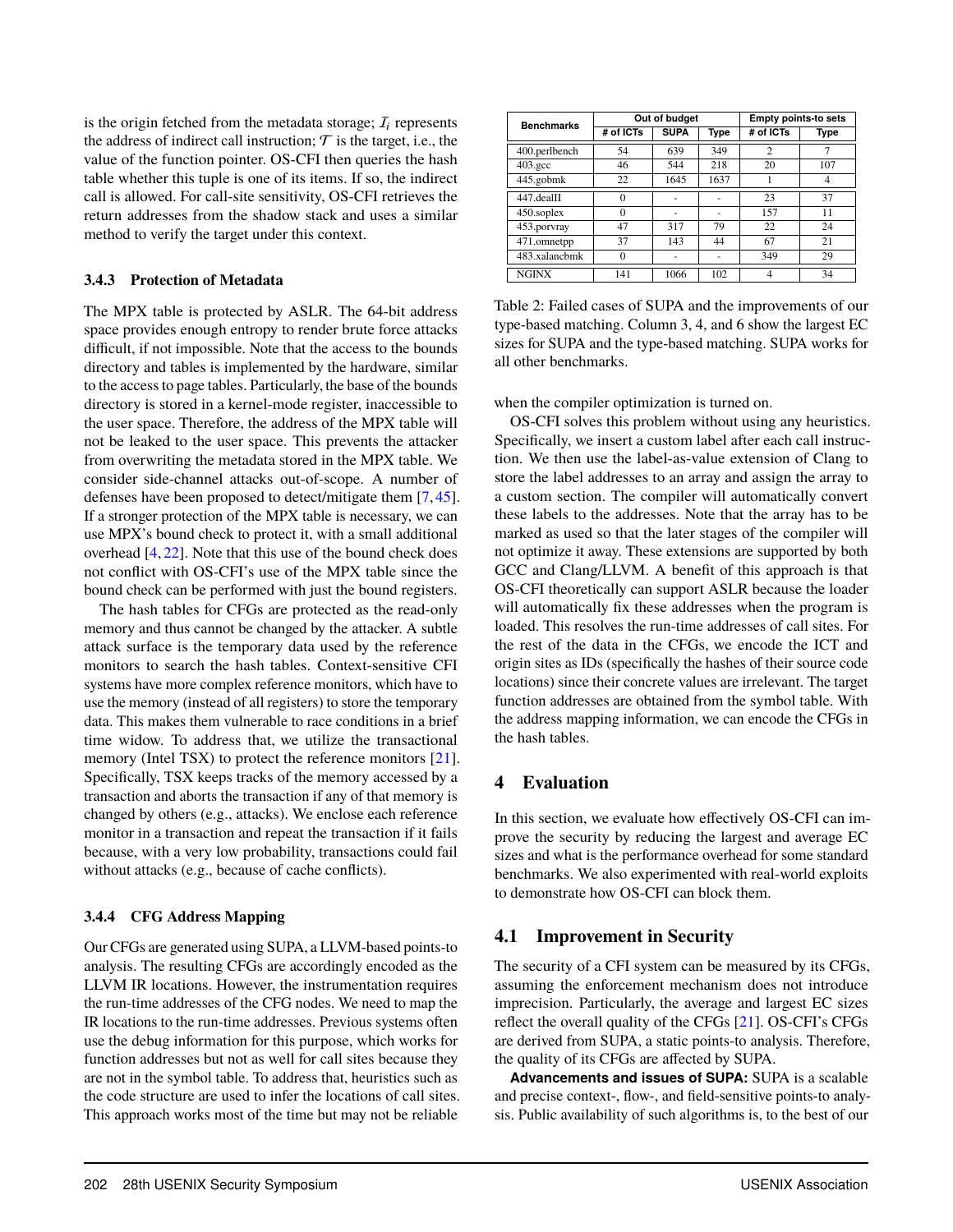knowledge, non-existent before the release of SUPA. Though, SUPA has its own issues. More specifically, SUPA is an ondemand points-to analysis. It allocates a specific amount of (configurable) budgets for each query. We found that, even with a generous budget on a relatively powerful machine (a 16-core Xeon server with 64GB of memory), SUPA can still run out of budgets for complex programs, such as gcc and perlbench. When that happens, SUPA may return wrong results in the points-to sets (e.g., functions with wrong signatures). In addition, SUPA may return empty results because of the language features it does not yet support (e.g., C++'s pointers to member functions). [5](#page-9-1) When these issues were detected, we used a simple type-based matching to fix the points-to sets.

The results are listed in Table [2.](#page-8-1) Generally speaking, the type-based matching can substantially reduce the target sizes for the failed cases. For example, we can reduce the size of largest EC size of NGINX returned by SUPA from <sup>1</sup>,<sup>066</sup> to just 102. A noticeable exception is gobmk, which has more than <sup>1</sup>,<sup>600</sup> address-taken functions with the same signature ((int, int, int, int)). Our manual examination of the program shows that no ICTs in gobmk should have more than 500 targets.

It is no surprising that SUPA has some issues because scalable points-to analysis with multiple types of sensitivity is a hard problem. We suspect SUPA is still more scalable and/or precise than other publicly available points-to analysis algorithms, and expect these problems to be solved soon. However, these issues can put OS-CFI to a disadvantage currently – our CFGs are generated by piggybacking on the SUPA as it traverses the SVFG. For these failed cases, SUPA prematurely stops traversing the graph. Accordingly, we cannot generate call-site or origin sensitive edges for these failed ICTs. We instead have to fallback to the context-insensitive CFI for them. We would like to emphasize that *the issues of SUPA does not invalid the usefulness of origin sensitivity.* These are two orthogonal problems.

**Effectiveness of OS-CFI:** Table [3](#page-9-2) shows how OS-CFI can significantly reduce both the average and largest EC sizes. This table focuses on measuring the effectiveness of origin sensitivity; the table thus does not take the ICTs that SUPA failed to resolve (Table [2\)](#page-8-1) into consideration. We will present the overall results with all the ICTs in Table [4.](#page-10-0) Additionally, Table [3](#page-9-2) compares OS-CFI against the contextinsensitive CFG, which can be calculated directly from SUPA's points-to sets. It is technically difficult to compare the originsensitive CFG against path-sensitive CFGs, such as these in PathArmor [\[38\]](#page-17-3) or PittyPat [\[14\]](#page-16-3): they both use online points-to analysis to calculate the valid targets, with the help of run-time information; i.e., their CFGs are dynamically generated and are, most likely, incomplete for a fair comparison. In addition, the comparison to call-site sensitive CFG has been shown in

<span id="page-9-2"></span>

| <b>Benchmark</b> | # ICTs | <b>No Context</b> |                | <b>OS-CFI</b> |                          | <b>Reduce by</b> |       |  |
|------------------|--------|-------------------|----------------|---------------|--------------------------|------------------|-------|--|
|                  |        | Avq               | Lg             | Avq           | Lg                       | Avg              | Lg    |  |
| 400.perlbench    | 79     | 23.8              | 39             | 2.8           | 10                       | 88%              | 74%   |  |
| 401.bzip2        | 20     | 2.0               | $\mathfrak{D}$ | 1.0           | 1                        | 50%              | 50%   |  |
| $403.\text{gcc}$ | 347    | 30.7              | 169            | 1.3           | 27                       | 96%              | 84%   |  |
| 433.milc         | 4      | 2.0               | $\mathfrak{D}$ | 1.0           | 1                        | 50%              | 50%   |  |
| 445.gobmk        | 36     | 8.1               | 107            | 1.5           | 12                       | 82%              | 89%   |  |
| 456.hmmer        | 9      | 2.8               | 10             | 1.0           | 1                        | 64%              | 90%   |  |
| 464.h264ref      | 367    | 2.0               | 12             | 1.0           | $\overline{c}$           | 50%              | 83%   |  |
| 444.namd         | 12     | 2.5               | 3              | 1.0           | 1                        | 60%              | 67%   |  |
| 447.dealII       | 79     | 2.1               | 3              | 1.2           | 3                        | 43%              | $0\%$ |  |
| 450.soplex       | 317    | 1.0               | 1              | 1.0           | 1                        | $0\%$            | $0\%$ |  |
| 453.porvray      | 45     | 9.3               | 17             | 1.6           | $\overline{\phantom{0}}$ | 83%              | 71%   |  |
| 471.omnetpp      | 331    | 5.7               | 109            | 1.0           | $\overline{c}$           | 83%              | 98%   |  |
| 473 astar        | 1      | 1.0               | 1              | 1.0           | 1                        | $0\%$            | $0\%$ |  |
| 483.xalanchmk    | 1492   | 2.5               | 11             | 1.0           | 1                        | 60%              | 91%   |  |
| <b>NGINX</b>     | 248    | 9.4               | 43             | 1.1           | 19                       | 88%              | 56%   |  |

Table 3: Improvement of precision by OS-CFI over contextinsensitive CFI, shown by the significant reduction in the average (Avg) and largest (Lg) EC sizes.

Table [1.](#page-4-0) Nevertheless, the absolute average and largest EC sizes OS-CFI can achieve still clearly show its effectiveness. For example, OS-CFI can reduce the largest EC size of omnetpp from 109 to 2, a 98% reduction. It can also reduce the average EC size of gcc by 96% from <sup>30</sup>.<sup>7</sup> to <sup>1</sup>.3. Overall, OS-CFI can reduce the average and largest EC sizes by 59.8% and 60.2% on average, respectively.

```
1 typedef int (*EVALFUNC)(int sq, int c);
2 static EVALFUNC evalRoutines[7] = {
3 ErrorIt,
     Pawn.
     Knight,
6 King,
7 Rook,
8 Queen,
     Bishop };
10
11 int std_eval (int alpha, int beta) {
12 for (j = 1, a = 1; (a \leq piece_count); j++) {
13 score += (*(evalRoutines[piecet(i)]))
14 (i, pieceside(i));
15 }
16 }
```
Figure 4: An example in sjeng where the ICT at Line 15 has no context in SUPA.

**Overall statistics of OS-CFI:** Table [4](#page-10-0) shows the overall statistics of OS-CFI when applied to all the C/C++ benchmarks in SPEC CPU2006 and NGINX. The second and third columns show the number of C-style ICTs and virtual calls, respectively. It is clear that C++ programs often use C-style ICTs. Any protection for C++ programs thus must support both types of ICTs. OS-CFI enforces an adaptive policy where an ICT can be protected by either origin or call-site sensitivity. However, it may fall back to the context-insensitive policy if SUPA fails to resolve the points-to set for the ICT or if SUPA

<span id="page-9-1"></span><sup>5</sup>SUPA may also returns empty results for ICTs in the dead code.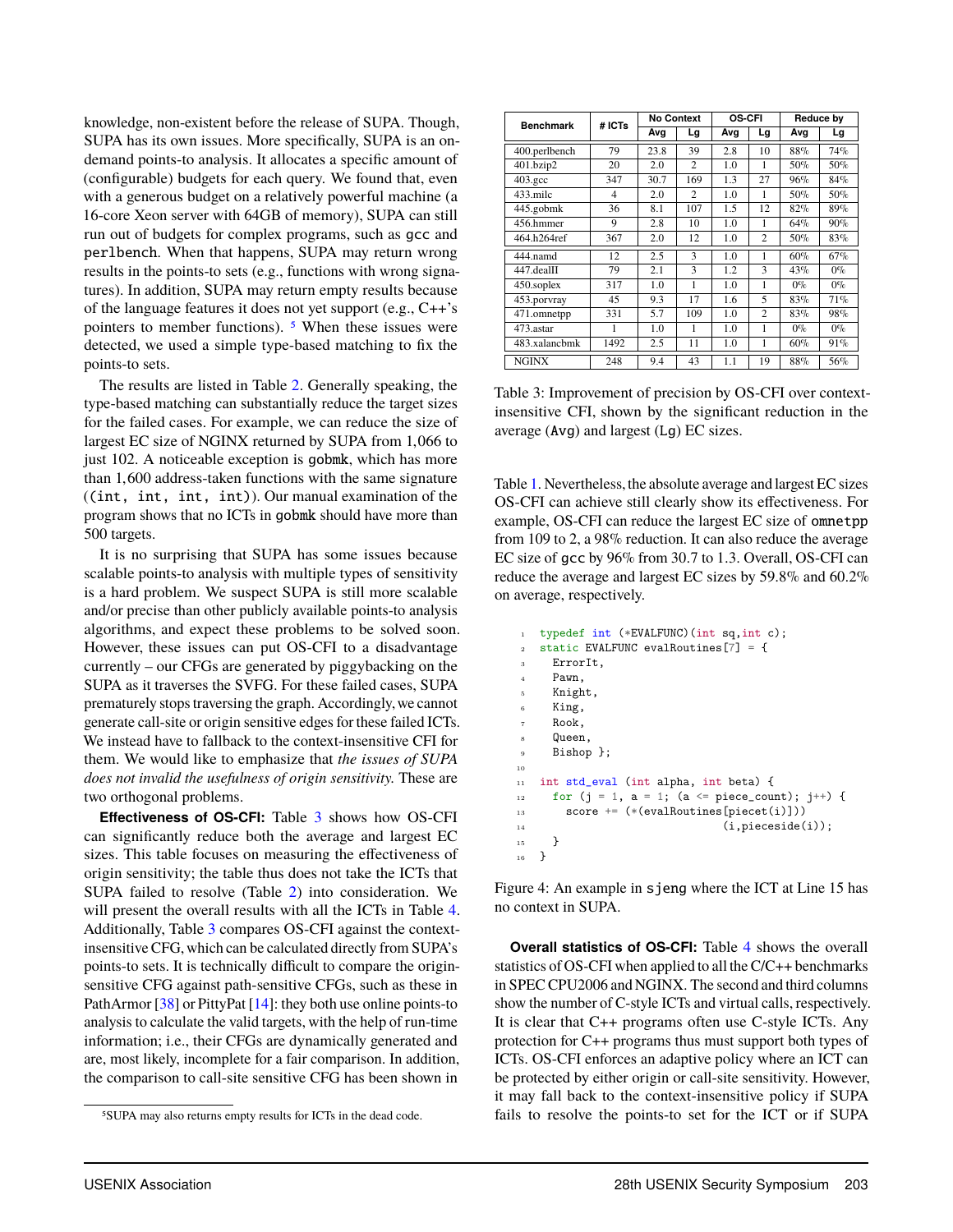<span id="page-10-0"></span>

|                  | #ICTs          |                  |                  |          |          |          | <b>OS-CFI / Adaptiveness</b> |                |          |                            |                |                |                |       |                |
|------------------|----------------|------------------|------------------|----------|----------|----------|------------------------------|----------------|----------|----------------------------|----------------|----------------|----------------|-------|----------------|
| <b>Benchmark</b> | #c-Call        | #vCall           | Origin sensitive |          |          |          | <b>Call-site sensitive</b>   |                |          | <b>Context-insensitive</b> |                |                | Overall        |       |                |
|                  |                |                  | #ICTs            | #Origins | Avg      | Lg       | #ICTs                        | Depth          | Avq      | Lg                         | #ICTs          | Avg            | Lg             | Avg   | Lg             |
| 400.perlbench    | 135            | $\Omega$         | 53               | 49       | 2.5      | 6        | 18                           | $\overline{2}$ | 3.2      | 8                          | 64             | 25.5           | 349            | 11.4  | 349            |
| 401.bzip2        | 20             | $\Omega$         | 20               | 4        | 1.0      |          | $\Omega$                     | $\Omega$       | $\Omega$ | $\Omega$                   | $\Omega$       | $\Omega$       | 0              | 1.0   |                |
| $403.\text{gcc}$ | 413            | $\Omega$         | 249              | 139      | 1.0      |          | 88                           | $\overline{2}$ | 1.0      |                            | 76             | 29.8           | 218            | 3.4   | 218            |
| $433$ .milc      | $\overline{4}$ | $\mathbf{0}$     | $\Omega$         | $\Omega$ | $\Omega$ | $\Omega$ | 4                            |                | 1.0      |                            | $\Omega$       | $\Omega$       |                | 1.0   |                |
| 445.gobmk        | 59             | $\Omega$         | 29               | 12       | 1.4      | 3        | $\overline{7}$               | 3              | 1.0      |                            | 23             | 661.7          | 1637           | 246.3 | 1637           |
| 456.hmmer        | 9              | $\Omega$         |                  | 15       | 1.0      |          |                              |                | 1.0      |                            | $\overline{7}$ | 1.0            |                | 1.0   |                |
| 458.sjeng        |                | $\Omega$         | $\Omega$         | $\theta$ | $\Omega$ | $\Omega$ | $\Omega$                     | $\Omega$       | $\Omega$ | $\Omega$                   |                | $\overline{7}$ | $\overline{7}$ | 7.0   | 7              |
| 464.h264ref      | 367            | $\Omega$         | 318              | 52       | 1.0      |          | $\overline{7}$               |                | 1.5      | $\overline{c}$             | 42             | 1.7            | 2              | 1.1   | $\mathfrak{2}$ |
| 444.namd         | 12             | $\theta$         | 12               | 30       | 1.0      |          | $\Omega$                     | $\Omega$       | $\Omega$ | $\Omega$                   | $\Omega$       | $\Omega$       | 0              | 1.0   |                |
| 447.dealII       | $\overline{7}$ | 95               | 73               | 59       | 1.0      |          | 3                            | $\overline{2}$ | 1.0      |                            | 26             | 27.9           | 37             | 6.7   | 37             |
| 450.soplex       | $\Omega$       | 357              | $\Omega$         | $\theta$ | $\Omega$ | $\Omega$ | $\Omega$                     | $\Omega$       | $\Omega$ | $\Omega$                   | 357            | 1.2            | 11             | 1.2   | 11             |
| 453.porvray      | 38             | 76               | 37               | 29       | 1.5      |          | 8                            | 3              | 1.0      |                            | 69             | 14.4           | 79             | 7.5   | 79             |
| 471.omnetpp      | 39             | 403              | 276              | 243      | 1.0      |          | 21                           | $\overline{2}$ | 1.0      |                            | 145            | 27.5           | 44             | 9.2   | 44             |
| 473.astar        | $\Omega$       |                  | $\Omega$         | $\Omega$ | $\Omega$ | $\Omega$ | $\Omega$                     | $\Omega$       | $\Omega$ | $\Omega$                   |                | 1.0            |                | 1.0   |                |
| 483.xalancbmk    | 18             | 2073             | 1486             | 1544     | 1.0      |          | 6                            | 3              | 1.0      |                            | 599            | 7.2            | 29             | 3.5   | 29             |
| <b>NGINX</b>     | 393            | $\boldsymbol{0}$ | 184              | 169      | 1.0      |          | 37                           | 3              | 1.0      |                            | 172            | 13.8           | 102            | 6.6   | 102            |

Table 4: Overall distribution of ICTs among origin sensitive, call-site sensitive, and context-insensitive ICTs. The second column shows the total number of C-style indirect calls, while the third column shows the number of virtual calls. We omit the results of mcf, libquantum, and sphinx3 from this table because they do not have ICTs in their main programs.Columns marked with Avg and Lg show the average and largest EC sizes, respectively.

fails to provide the context for the ICT. The latter could happen if the ICT uses global function pointers (e.g., Fig. [4\)](#page-9-0). Specifically, the ICT in Line 13 calls global function pointers defined in the evalRoutines array. Because evalRoutines is initialized statically, SUPA will not generate any context for this ICT. Neither will origin or call-site sensitivity improve the precision of such cases because the target is decided by the index (piecet(i)). Even  $\mu$ CFI can only provide the same precision as context-insensitive CFI in this case because the constraint data  $(piecet(i))$  can potentially be compromised before being captured by  $\mu$ CFI using processor trace [\[17\]](#page-16-5).

In Table [4,](#page-10-0) most ICTs are protected by origin sensitivity. Interestingly, the number of origins (the  $5<sup>th</sup>$  column) is often less than the number of ICTs (the  $4<sup>th</sup>$  column) because some ICTs may share origins. Both origin and call-site sensitivity can reduce most of the average and largest EC sizes to less than 2 and 5, respectively <sup>[6](#page-10-1)</sup>. Note that OS-CFI prefers call-site sensitivity over origin sensitivity. Origin sensitivity is used only if call-site sensitivity fails to provide sufficient security. Therefore, ICTs protected by origin sensitivity generally have larger ECs than those by call-site sensitivity. OS-CFI similarly prefers context insensitivity over call-site sensitivity. ICTs that SUPA failed to resolve are also context-insensitive. The majority of the largest ECs in the context-insensitive ICTs come from the problems in SUPA. We expect OS-CFI to substantially break down most of these ECs once the problems in SUPA are resolved.

Next, we present a few case studies to illustrate how OS-CFI can successfully break down largest ECs in some programs of SPEC CPU2006.

#### **4.1.1 Case Studies**

**Largest EC in** 471.omnetpp**:** Fig. [5](#page-11-0) shows the virtual call in 471.omnetpp with the largest number of targets – 35 targets in context-insensitive CFG. The related ICT is located in Line 5, which calls the virtual destructor declared in Line 10. Unlike constructors, destructors in C++ can be called virtually. cObject is the root class in 471.omnetpp. It is inherited by many other classes, such as CModuleType (Line 12) and cArray (Line 17). Interestingly, cArray is a container of cObject even though itself is a sub-class of cObject. cArray has a clear function that calls discard on every contained object, which in turn calls the virtual destructor. Clearly, the ICT in Line 5 can target any virtual destructor of cObject's sub-classes.

OS-CFI defines an origin for each location where an object of *cObject* or its sub-class is created. Because the constructor in C++ cannot be virtually called, each origin is associated with exactly one class. As such, OS-CFI can uniquely identify the specific destructor to be called; i.e., it can enforce a perfect CFI policy at Line 5 since the EC size is 1.

**Largest EC in** 483.xalancbmk**:** The ICT with the largest EC size in 483.xalancbmk is a C-style indirect call (Fig. [6,](#page-11-1) Line 11). The function pointer is defined in Line 4 as a private member of XMLRegisterCleanup. As such, it can only be set by function registerCleanup (Line 6). In Line 15 and 16, two objects of XMLRegisterCleanup are created. They register the cleanup function at Line 18 and 19, respectively.

The ICT at Line 11 have a EC size of 38. Since this is a Cstyle ICT, the origin is defined as  $(CS_o, I_o)$ .  $I_o$  is the location of the instruction that last writes to the function pointer (Line 7), while  $CS<sub>o</sub>$  is the call sites of the store function (Line 18)

<span id="page-10-1"></span><sup>6</sup>Table [3](#page-9-2) and [4](#page-10-0) cannot be compared directly because Table [4](#page-10-0) includes the ICTs SUPA failed to resolve while Table [3](#page-9-2) does not.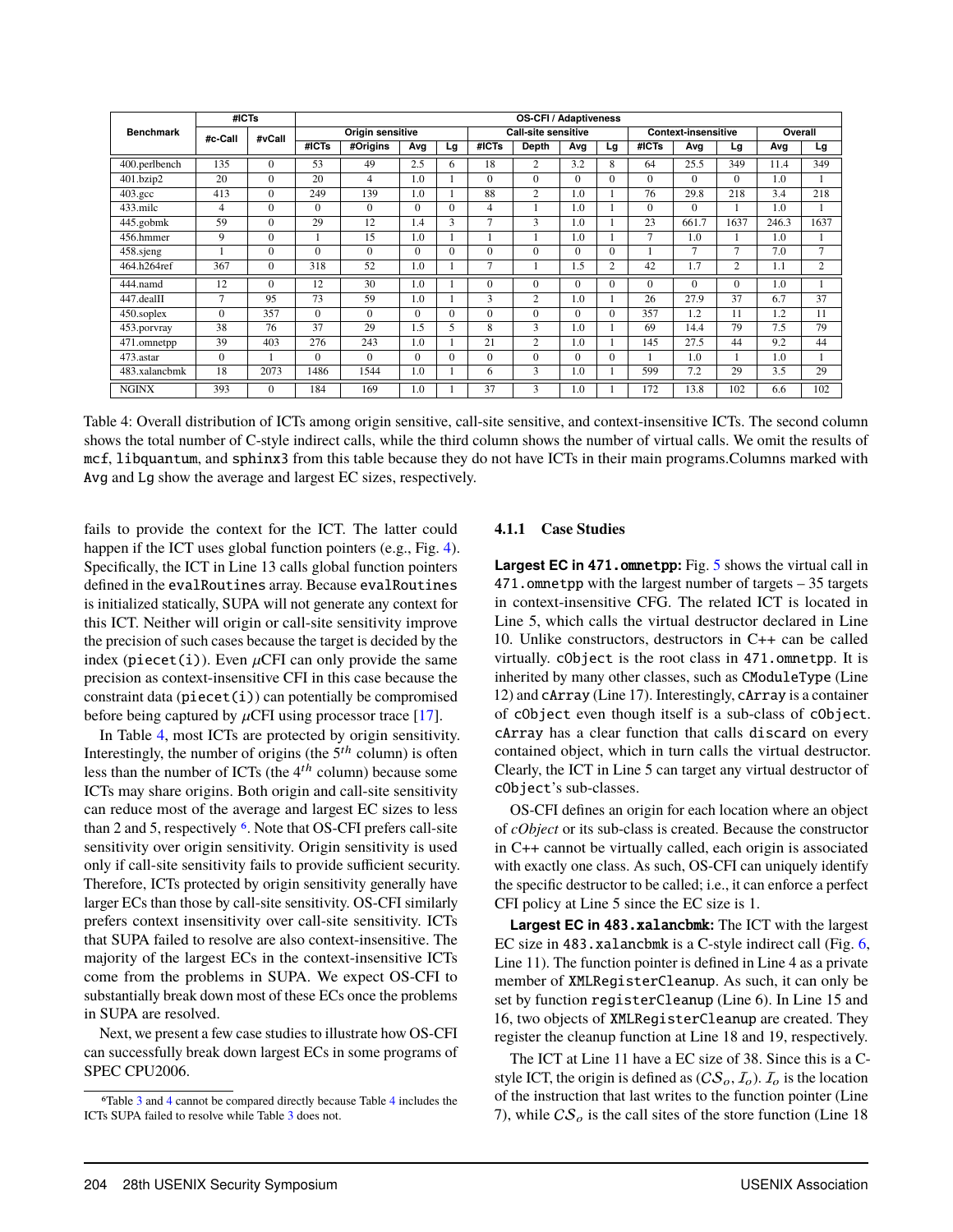```
1 class cObject{
2 protected:
3 void discard(cObject *object){
\text{if}(\text{object}\rightarrow \text{storage}() == 'D')5 delete object;
6 else
7 object->set0wner(NULL);
8 }
9 public:
10 virtual \tilde{c}Object();
11 - \frac{1}{2}12 class cModuleType:public cObject{
13 \sim cModule(){
14 delete [] fullname;
15 }
16 }
17 class cArray: public cObject{
18 private:
19 cObject **vect;
20 public:
_{21} clear(){
22 for (int i=0; i <= last; i ++){
23 if (vect[i] && vect[i]->owner()==this)
24 discard( vect[i] );
25 }
26 }
27 }
```
Figure 5: Virtual call with the largest EC in 471.omnetpp

```
1 class XMLRegisterCleanup
\overline{2}3 private:
    4 XMLCleanupFn m_cleanupFn;
5 public :
6 void registerCleanup(XMLCleanupFn cleanupFn) {
       m_ccleanupFn = cleanupFn;
8 }
9 void doCleanup() {
10 if (m_cleanupFn)
11 m_cleanupFn();
12 }
13 }
14 XMLTransService::XMLTransService(){
15 static XMLRegisterCleanup mappingsCleanup;
16 static XMLRegisterCleanup mappingsRecognizerCleanup;
17
18 mappingsCleanup.registerCleanup(reinitMappings);
19 mappingsRecognizerCleanup.registerCleanup
20 (reinitMappingsRecognizer);
21 }
```
Figure 6: The ICT with the largest EC in 483.xalancbmk

and 19). As such, OS-CFI can enforce a perfect CFI policy for this ICT with an EC size of 1.

**Largest EC in** 456.hmmer**:** 456.hmmer is a benchmark to measure the performance of searching a gene sequence database. It begins its execution by reading the HMM (Hidden

```
1 struct hmmfile_s{
2 int (*parser)(struct hmmfile_s *,
3 struct plan7_s **);
4 };
5 typedef struct hmmfile_s HMMFILE;
6
   HMMFILE *HMMFileOpen(char *hmmfile,
                        char *env)9 HMMFILE *hmmfp;
_{10} hmmfp = (HMMFILE*)
11 MallocOrDie(sizeof(HMMFILE));
12 hmmfp->parser = NULL;
13
_{14} if (magic == v20magic) {
hmmfp->parser = read_bin20hmm;
16 return hmmfp;
17 }else if (magic == v20swap){
18 hmmfp->parser = read_bin20hmm;
19 return hmmfp;
20 }else if (magic == v19magic){
21 hmmfp->parser = read_bin19hmm;
22 return hmmfp;
_{23} }else if (magic == v19swap){
hmmfp->parser = read_bin19hmm;
25 return hmmfp;
26 }
27 ...
28 }
29 int HMMFileRead(HMMFILE *hmmfp,
30 struct plan7_s **ret_hmm){
31 return (*hmmfp->parser)(hmmfp,
32 ret_hmm);
33 }
34 int main(...) {
35 if ((hmmfp = HMMFileOpen(hmmfile,
36 "HMMERDB")) == NULL)
37 Die(...);
38 if(!HMMFileRead(hmmfp, &hmm))
39 Die(...);
40 }
```
Figure 7: The ICT with the largest EC in 456.hmmer

Markov Models) file. This model file can have different versions and formats identified by its magic number. As such, the benchmark creates the HMMFILE structure with the parser function pointer (Line 9 and 10), and assigns the function pointer according to the model file's magic (Line 14-27). The function pointer is called at Line 31. In total, there are fifteen valid parsers.

Because HMMFileRead is called in the main function, callsite sensitivity is not useful for this case at all because there is just one call site. As such, OS-CFI applies the origin sensitivity for this ICT. It creates an origin for each assignment to parser (Line 15, 18, 21, 24...). Therefore, OS-CFI can enforce a perfect CFI policy for this ICT as well.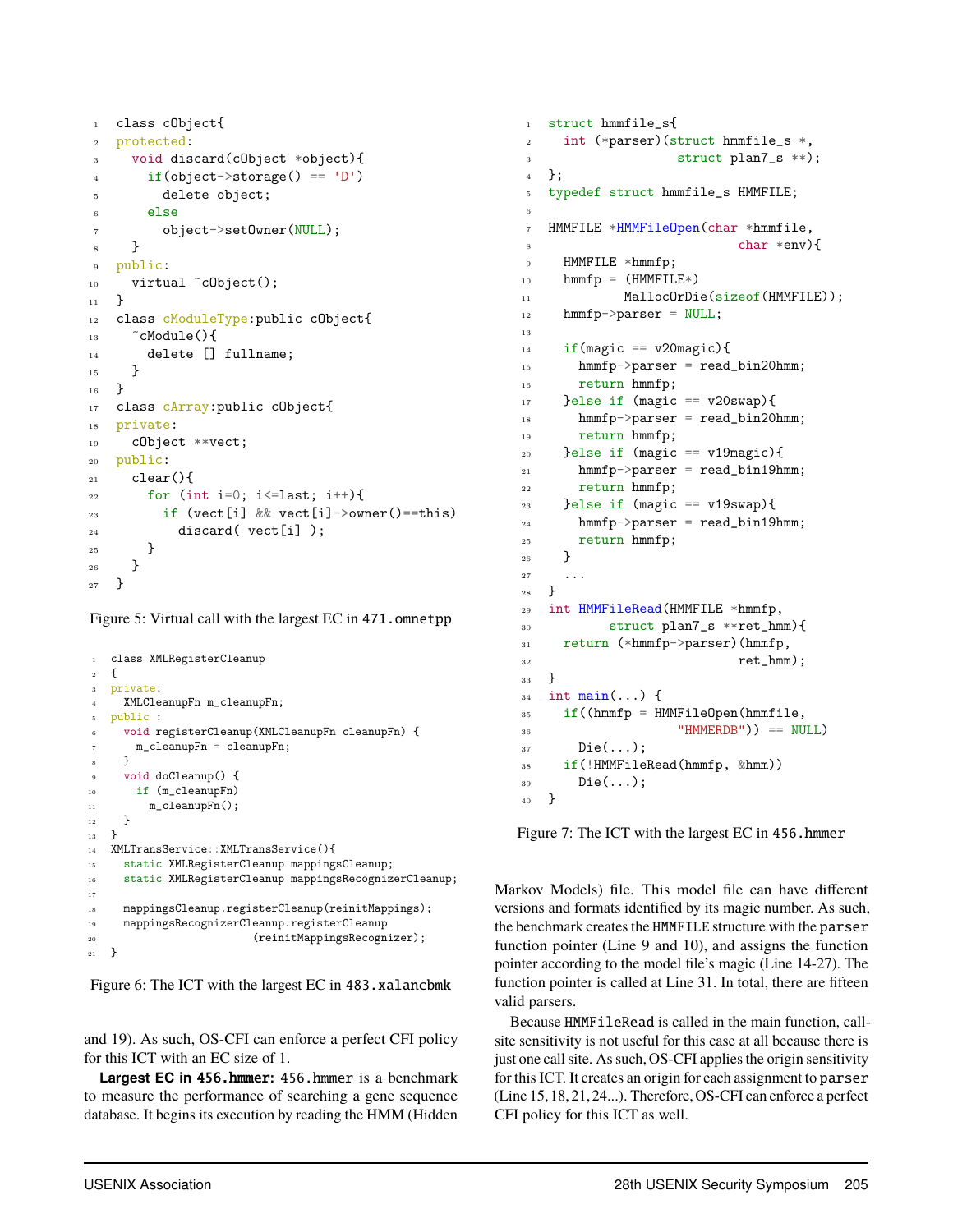## **4.2 Security Experiments**

We experimented with two real-world exploits and one synthesized exploit to show how OS-CFI can block them.

#### **4.2.1 Real-world Exploits**

We experimented with two vulnerabilities, CVE-2015-8668 in libtiff and CVE-2014-1912 in python. We used the existing PoC exploits to overwrite a function pointer in order to hijack the control flow. We first verified that the exploits work and then tested them again under the protection of OS-CFI.

**CVE-2015-8668:** This is a heap-based buffer overflow caused by an integer overflow. The program fails to sanitize the buffer size if the multiplication overflows (Fig. [8,](#page-12-0) Line 20). This causes the allocated buffer (uncomprbuf) to be too small, allowing the attacker to overflow the heap memory. A potential target of the attack is the TIFF object, which contains several function pointers. One of such function pointers is tif\_encoderow, which is called by TIFFWriteScanline later in the program.

```
1 int TIFFWriteScanline(TIFF* tif, ...){
 2 ...
     status = (*tif->tif_encoderow)(tif, (uint8*) buf,
       \text{tif}-\text{tif\_scallinesize, sample}; // \leq exploit call-point
   5 }
   6 void _TIFFSetDefaultCompressionState(TIFF* tif){
\tau tif->tif_encoderow = _TIFFNoRowEncode; // <= origin
 8 }
   9 TIFF* TIFFOpen(...){
10 ...
11 _TIFFSetDefaultCompressionState(tif);
12 - \frac{1}{2}13 int main(int argc, char* argv[]){
14 TIFF *out = NULL;
15 out = TIFFOpen(outfilename, "w"); // \le exploited object
1\,617 uint32 uncompr_size;
18 unsigned char *uncomprbuf;
19 ...
20 uncompr_size = width * length; // non-sanitized code and
<sup>21</sup> // following memory allocation
22 uncomprbuf = (unsigned char *)_TIFFmalloc(uncompr_size);
23 \cdots24 if (TIFFWriteScanline(out, ...) < 0) {}
25 \cdots\rightarrow
```
Figure 8: Sketch of the vulnerable code in libtiff v4.0.6.

The indirect call at Line 3 was protected in OS-CFI by origin sensitivity. OS-CFI identified twelve origins of tif\_encoderow with twelve different targets. However, the only origin recorded during this exploit was the one in the \_TIFFSetDefaultCompressionState function, and the corresponding valid target was \_TIFFNoRowEncode. Although all twelve origins are possible for the ICT at Line 3, the run-time context allowed us to uniquely identify the only valid target. Our system successfully detected the exploit.

**CVE-2014-1912:** this buffer overflow in python-2.7.6 is caused by the missing check of buffer size (Fig. [9,](#page-12-1) Line

```
1 int PyType_Ready(PyTypeObject *type){
 2 ...
      bases = type->tp_bases;4 PyObject *b = PyTuple_GET_ITEM(bases, i);
      5 if(PyType_Check(b))
        6 inherit_slots(type, (PyTypeObject *)b); // <= origin context
7 }
8 static void inherit_slots(PyTypeObject *t, PyTypeObject *b){
 9 ...
10 type->tp_hash = base->tp_hash; // <= origin\begin{array}{c} 11 \\ 12 \end{array}long PyObject_Hash(PyObject *v){
13 PyTypeObject *tp = v->ob_type;<br>14 if (tp->tp_hash != NULL)
      if (tp->tp\_hash := NULL)15 return (*tp->tp\_hash)(v); // \leq exploit call-point
16 }
17 static PyObject *sock_recvfrom_into(...){
18 Py_buffer buf;
19 ...
20
21 if (recylen \leq 0) {
22 goto error;
2324 if (recvlen == 0) {
25 recvlen = buflen;
26 }
27
28 // missing check if (buflen < recvlen) {}
29930 // vulnerable code
31 readlen = sock recvfrom guts(s, buf.buf, recvlen, flags, \&addr);
32 }
```
Figure 9: Sketch of the vulnerable code in Python-2.7.6

28) before receiving the data into a Py\_buffer object. Py\_buffer has a member of the type PyTypeObject, which contains a function pointer tp\_hash. tp\_hash is used by the PyObject\_Hash function to hash objects. The buffer overflow at Line 31 can be used to overwrite this function pointer.

Our algorithm identified the origin of tp\_hash as Line 10 plus its call-site at Line 6. As such, origin sensitivity is ineffective for the indirect call at Line 15 because there is only one origin. Instead, 3-call-site sensitivity was used for this ICT. We counted 40 immediate call sites to the PyObject\_Hash function. With three call-sites, we were able to limit the valid targets to a single candidate for each valid call stack. Our system also successfully prevented this exploit.

In both cases, OS-CFI not only blocked the exploits but also constrained the vulnerable ICTs to a single target at run-time.

### **4.2.2 Synthesized Exploit: a COOP Attack**

We used the example code in Fig. [10](#page-13-0) to demonstrate how OS-CFI can detect both vTable hijacking and control-flow hijacking for C++ objects. The example was inspired by PittyPat [\[14\]](#page-16-3). There are two virtual calls (Line 44 and 48) and two vulnerable functions (getPerson and isEmployee). The getPerson function contains a heap-based overflow, which allows the attacker to compromise the returned object's vPtr pointer, for example, to overwrite Employee's vPtr to Employer's vTable. The buffer overflow in isEmployee can overwrite res to always return true.

OS-CFI prevented both exploits. The first exploit was de-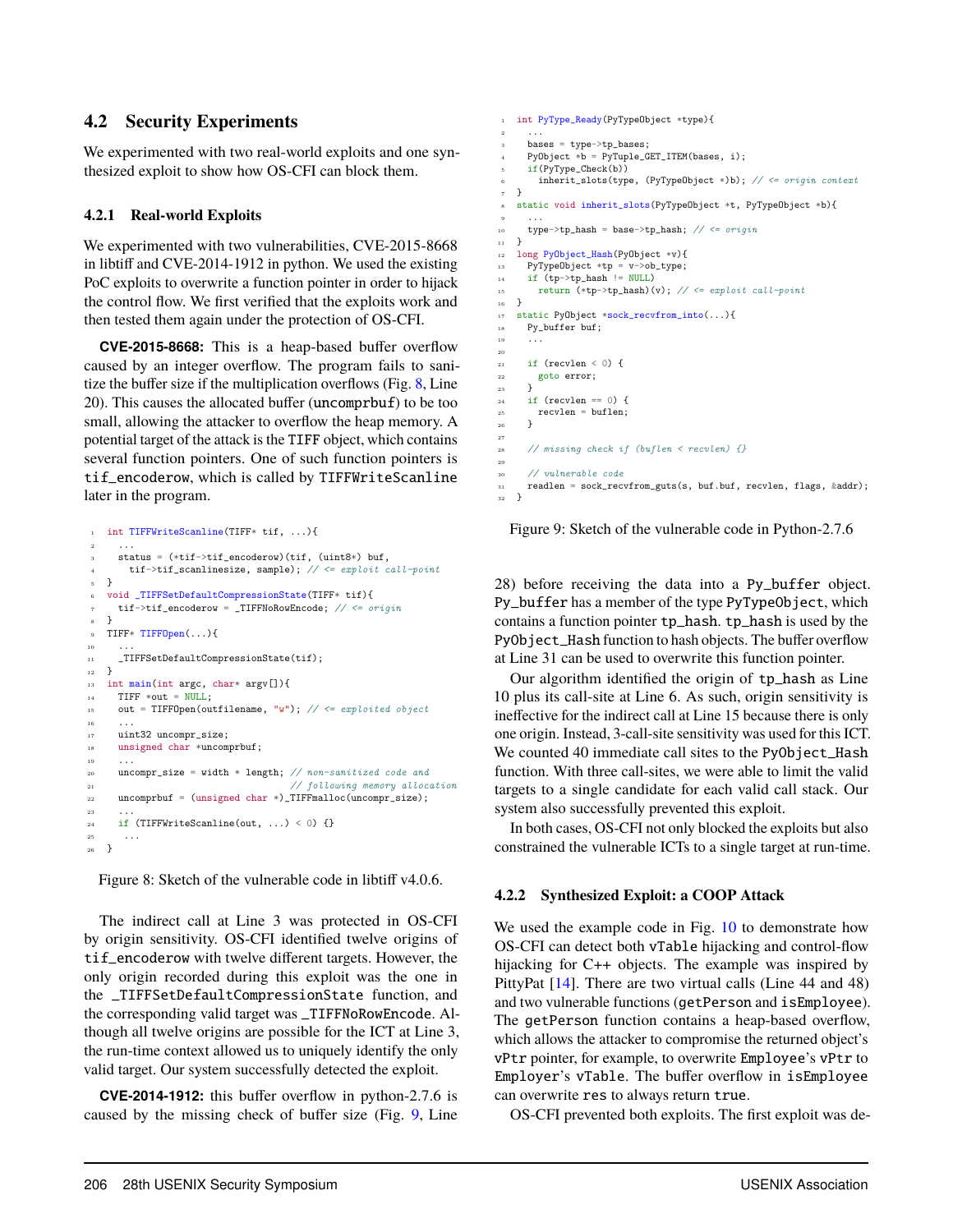```
1 class Person{
2 protected:
     SalaryAccount *salary = nullptr;
   public:
     virtual void seeEvaluation()=0;
     virtual void seeSalary(){/*null derefernce*/}
7 };
8 class Employee : public Person{
9 public:
10 void seeEvaluation(){/* show employee evaluation*/}
11 void seeSalary(){/*employee has salary account*/}
12 };
13 class Employer : public Person{
14 public:
15 void seeEvaluation(void){/*list of employee evaluation*/}
16 };
17 Person *getPerson(int id){
_{18} char *name = (char*)malloc(10);
19 Person *p;
20 if (isEmployer(id)) {
21 p = new Employer();
22 } else {
23 p = new Employee();^{24}25 gets(name); // vulnerable gets()
26 ...
27 return p;<br>28}
28 }
29 bool isEmployee(Person *member) {
30 bool res = false:
31 char name[10];
32 // vulnerable strcpy()
33 strcpy(name, member->getName());
34 ...
35 if(Employee *emp = dyn_cast<Employee*>(member)){
36 if (emp != NULL)
\begin{array}{ccc} 37 & \text{res} = \text{true}; \\ \text{res} & \text{R} \end{array}38 }
39 return res; // attacker overwrite res
40 }
41 int main() {
42 ...
43 Person *member;
44 member = getPerson(id);
45
46 // if employee, can only see his/her evaluation
47 // if employer, can see list of employee evaluation
48 member->seeEvaluation(); // OTI protected
49
     // only employee has salary account
51 if (isEmployee(member))
52 member->seeSalary(); // CFI protected
53 }
```
Figure 10: A program vulnerable to COOP attack.

tected by the MPX table that failed to return the origin because the object's vPtr had been changed. The second exploit was blocked because SUPA understands dyn\_case and correctly determines that member should be an object of Employee. OS-CFI thus refused to call other class' seeSalary function.

## **4.3 Performance Evaluation**

We evaluated the performance of OS-CFI on all the C/C++ benchmarks in SPEC CPU2006 and NGINX. All the experiments were conducted on a server with the Xeon E3-1275 processor and 64 GB of memory, running the 64-bit Ubuntu 16.04.5 LTS Server system. The kernel is the standard Ubuntu kernel 4.4.0-139-generic. All the benchmarks were compiled

<span id="page-13-1"></span>

Figure 11: Normalized performance overhead, Average\_ex shows the average overhead excluding three benchmarks that have no ICTs.

with the LLVM Safestack, which protects return addresses by relocating them to a separate stack [\[23\]](#page-16-11). We use Safestack to demonstrate that OS-CFI is compatible with the return protection. Other return protection can be integrated with OS-CFI too, such as shadow stack [\[10\]](#page-16-10) and Intel CET [\[19\]](#page-16-12), with different security and performance impacts. Moreover, OS-CFI uses Intel TSX to protect its reference monitors. This will incur additional overhead. We measured the performance of the benchmarks with and without Intel TSX. All the SPEC CPU2006 benchmarks were measured with the reference data. The results are show in Fig. [11.](#page-13-1)

On average, OS-CFI incurred an overhead of <sup>7</sup>.1% without Intel TSX and <sup>7</sup>.6% with it. Note that three SPEC benchmarks (mcf, libquantum, and sphinx3) did not have any noticeable overhead because they do not have/use ICTs in their main programs (and Safestack has negligible overhead). We excluded them from the average. The overhead reduced to <sup>5</sup>.7% and <sup>6</sup>.1%, respectively, if these three benchmarks were included. The highest performance overhead was <sup>14</sup>.9% for NGINX and <sup>12</sup>.9% for omnetpp. The performance of OS-CFI is better than PathArmor  $(8.5\%)$  [\[38\]](#page-17-3) and PittyPat  $(12.7\%)$  [\[14\]](#page-16-3), even though OS-CFI is a whole program protection while PathArmor only protects a few selected syscalls and PittyPat uses separate threads to parse processor traces (this reduces the number of available CPU cores by half).

OS-CFI generates its CFGs by piggybacking on SUPA. Compared to the original SUPA, it took OS-CFI <sup>5</sup>.3% longer on average to analyze these benchmarks, measured on the same machine as the performance evaluation. As shown in Table. [5,](#page-14-0) the average analysis time is about 3 hours, and the longest analysis time is 15.6 hours from gcc. We consider the overhead incurred by OS-CFI acceptable since the analysis is conducted only once offline.

## **5 Related Work**

In this section, we compare OS-CFI to recent (contextsensitive) CFI systems. Since its introduction in 2005 [\[2\]](#page-15-0), there has been a long list of research in CFI [\[1,](#page-15-1)[6,](#page-16-0)[9,](#page-16-1)[11–](#page-16-2)[14,](#page-16-3)[16,](#page-16-4)[17,](#page-16-5)[24,](#page-16-17) [25,](#page-16-7)[28,](#page-17-0)[29,](#page-17-1)[31,](#page-17-2)[38,](#page-17-3)[40,](#page-17-4)[41,](#page-17-5)[43,](#page-17-6)[44\]](#page-17-7). A recent survey by Burow et al. compares many context-insensitive CFI systems [\[3\]](#page-15-2). Earlier CFI systems often trade security for performance, introducing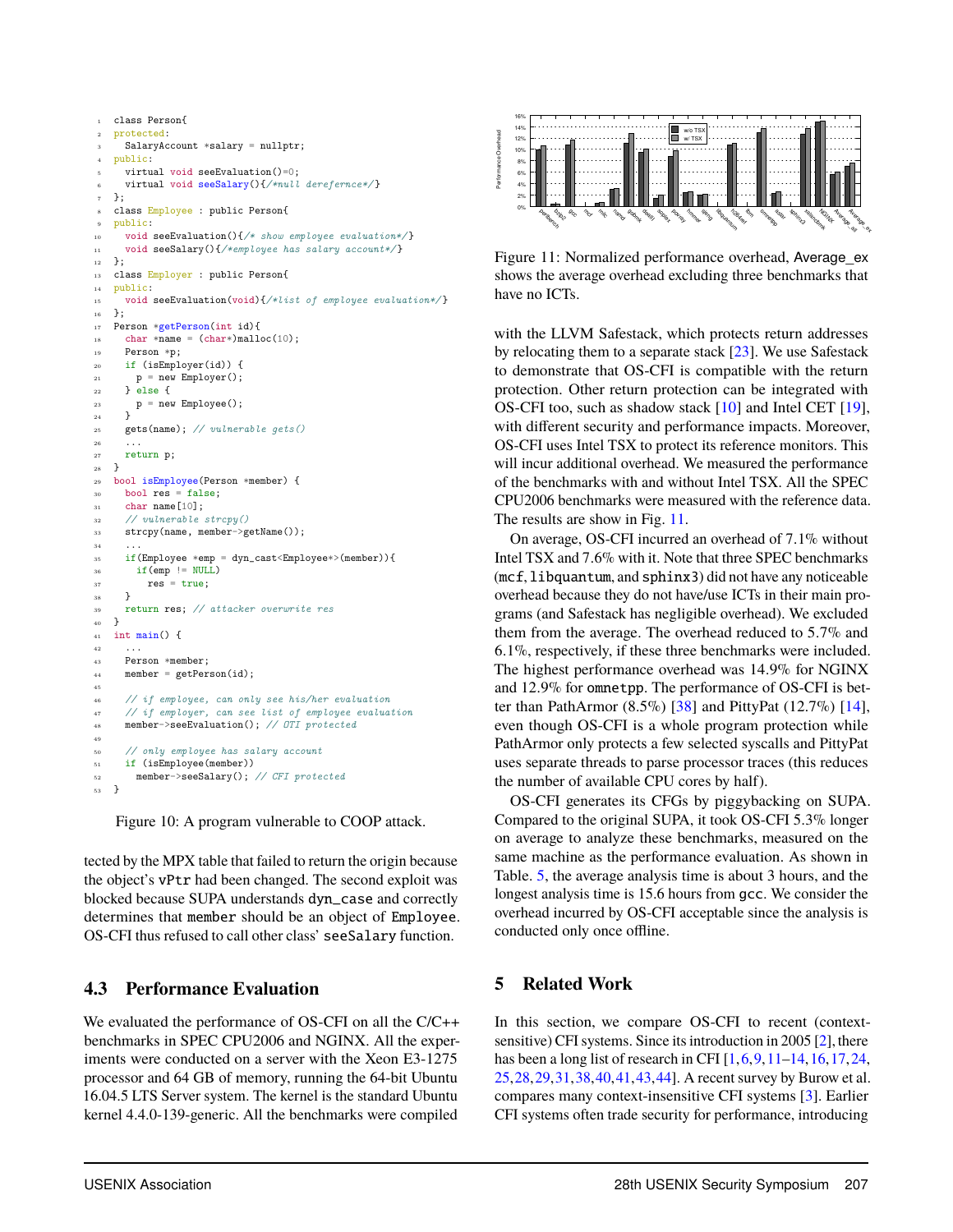<span id="page-14-0"></span>

| <b>Benchmark</b>   | SUPA (s) | OS-CFI(s) | Overhead |
|--------------------|----------|-----------|----------|
| 400.perlbench      | 6083.2   | 6350.7    | $4.4\%$  |
| 401.bzip2          | 445.8    | 457.2     | $2.6\%$  |
| $403.\mathrm{gcc}$ | 53029.1  | 56231.7   | $6.0\%$  |
| 433.milc           | 3.9      | 4.0       | $2.6\%$  |
| 445.gobmk          | 4071.5   | 4246.4    | $4.3\%$  |
| 456.hmmer          | 10.9     | 11.8      | $8.3\%$  |
| 458.sjeng          | 2.6      | 2.6       | $0.0\%$  |
| 464.h264ref        | 372.1    | 382.0     | 2.7%     |
| 444.namd           | 15.6     | 16.7      | $7.1\%$  |
| 447.dealII         | 651.5    | 673.8     | $3.5\%$  |
| 450.soplex         | 1280.7   | 1340.2    | $4.6\%$  |
| 453.povray         | 4633.9   | 5304.0    | $14.5\%$ |
| 471.omnetpp        | 43929.0  | 45351.5   | $3.2\%$  |
| 473.astar          | 1.4      | 1.5       | $7.1\%$  |
| 483.xalancbmk      | 9703.7   | 10792.6   | 11.2%    |
| <b>NGINX</b>       | 39860.2  | 41630.7   | $4.4\%$  |
| Average            | 10255.9  | 10799.8   | 5.3%     |

Table 5: The analysis time of OS-CFI as compared to the vanilla SUPA algorithm. The unit of the analysis time in the table is seconds.

imprecision in both CFGs and enforcement mechanisms. For example, some of them enforce a coarse-grained CFG [\[37,](#page-17-16)[43\]](#page-17-6), making them vulnerable to attacks [\[13,](#page-16-8) [16\]](#page-16-4). Even precise context-insensitive CFI systems may be vulnerable because of their large EC sizes [\[6\]](#page-16-0). Compared to these systems, OS-CFI is a context-sensitive CFI system. Its origin-based context can effectively break down large ECs, improving the security.

An effective method to improve the precision of CFI is to use the contextual information to differentiate sets of targets. However, the addition of context imposes stringent demands on the system design, leading to more trade-offs and opportunities: first of all, a context-sensitive CFI system requires context-sensitive CFGs. It is well-known that context-sensitive points-to analysis does not scale well. The situation has been substantially improved with the recent release of SUPA [\[35\]](#page-17-17). However, scalable path-sensitive points-to analysis, needed by systems like PathArmor and PittyPat, is still unavailable; The second challenge is how to securely collect, store, and use contextual information with minimal performance overhead. In the following, we compare OS-CFI to three representative context-sensitive CFI systems: PathArmor [\[38\]](#page-17-3), PittyPat [\[14\]](#page-16-3), and  $\mu$ CFI [\[17\]](#page-16-5). Table [6](#page-15-4) shows their key differences.

PathArmor, PittyPat and  $\mu$ CFI all use the recent execution history recorded by Intel CPUs as the context, last branch record (LBR) for PathArmor and processor trace (PT) for the other two. LBR records only the last sixteen branches taken by the process; while PT provides more fine-grained record of the past execution. Unlike MPX that can be accessed directly in the user space, LBR and PT are privileged and only accessible by the kernel. Transition into and out of the kernel is an expensive operation. It is thus impractical to check these records for each ICT. To address that, PathArmor enforces the CFI policy at the selected syscalls; i.e., only a small part of the program is protected. PittyPat and  $\mu$ CFI redirect the trace to a separate process and verify the control flow there. They can verify all the ICTs but only enforce the results at the selected syscalls. The drawback of this design is that the usable number of CPU cores is effectively reduced by half. Because all three systems cannot enforce the CFI policy at every ICT, their focus is to protect the other part of the system from attacks. OS-CFI instead collects the context by inline reference monitors protected by Intel TSX. It is a whole-program protection that enforces the CFI policy at every ICT. In addition, all these three systems require to change the kernel. OS-CFI uses the stock kernel, whose general MPX support is sufficient.

OS-CFI derives its CFGs from a context-, flow-, and fieldsensitive static points-to analysis. However, PathArmor and PittyPat enforce path-sensitivity. To the best of our knowledge, there is no scalable path-sensitive points-to analysis available (at least publicly). Both systems, as well as  $\mu$ CFI, instead utilize on-line points-to analysis, based on the recorded context. The design of  $\mu$ CFI is interesting in that it turns the constraint data into indirect control transfers, which are recorded by PT. This securely conveys the constraint data to the monitoring process. Unfortunately, it seems that this usage puts too much pressure on PT, causing PT to lose packets. This renders  $\mu$ CFI unsuitable for large programs. Indeed, it cannot handle the most demanding benchmarks in SPEC CPU2006, such as gcc, omnetpp, and xalancbmk, and the benchmarks are tested with the smaller train data, not the regular reference data. OS-CFI focuses on reducing the EC sizes. PathArmor and PittyPat are unlikely to achieve the same effectiveness because they use the execution history as the context. The largest EC sizes will remain significant because of the limited incoming paths towards a ICT. For example, PittyPat reports one large EC size of 218. The goal of  $\mu$ CFI is to enforce unique target for each ICT. This is achieved by considering the constraint data during verification. However, the constraint data can potentially be compromised before being captured by  $\mu$ CFI, as mentioned in the paper [\[17\]](#page-16-5). This weakens its security guarantee.

CPI is another closely related system. It can guarantee the integrity of all code pointers in the program by separating them and related critical data pointers in a protected safe memory region [\[23\]](#page-16-11). As such, CPI can prevent all the control-flow hijacking attacks. Compared to CPI, OS-CFI achieves a similar but slightly relaxed protection in the CFI principle (because OS-CFI still allows some leeway to manipulate the control flow). OS-CFI uses the MPX table to store its metadata. This usage can be applied in CPI as well to further improve its performance, as suggested by the paper itself. Burow et al.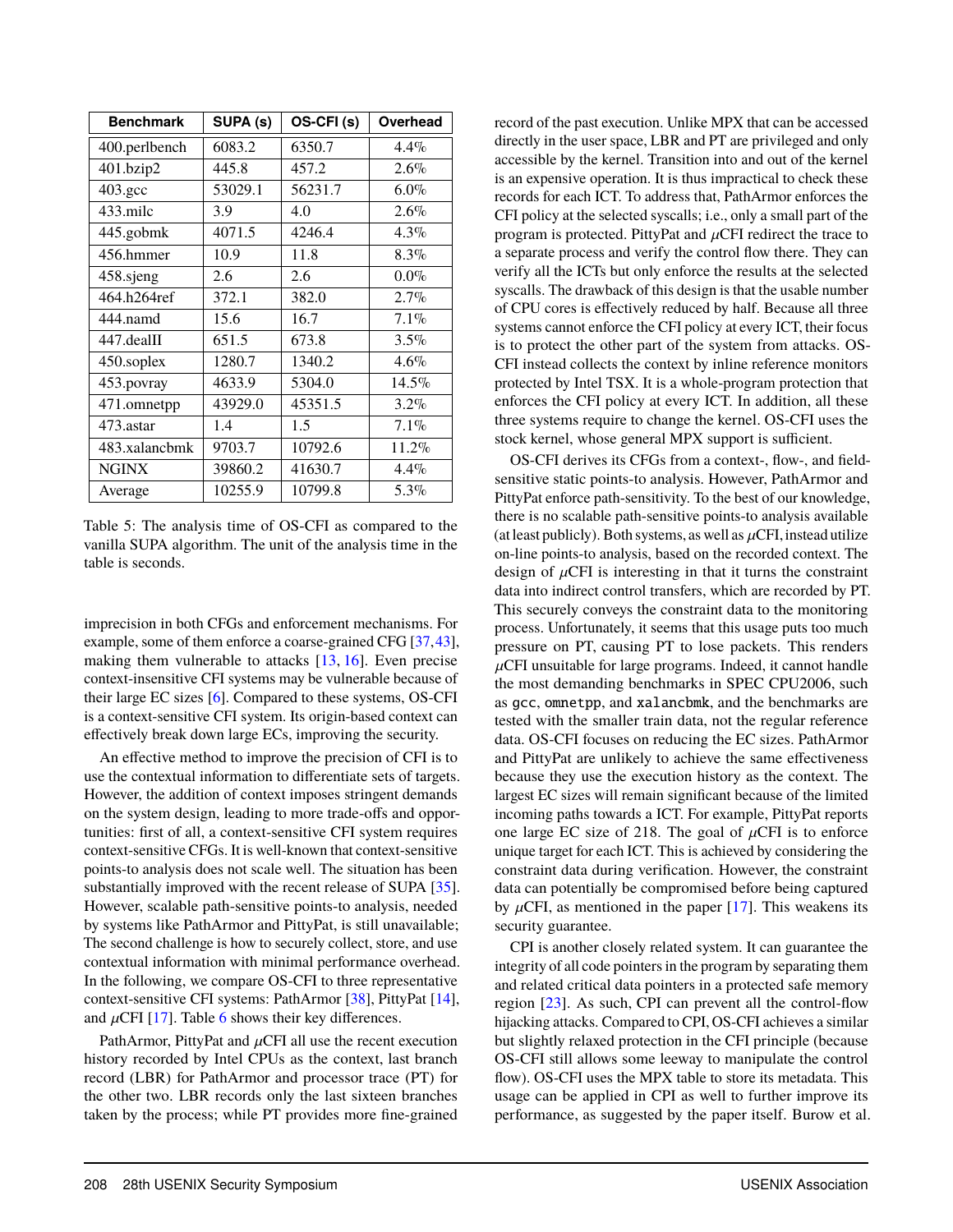<span id="page-15-4"></span>

| <b>Categories</b>    | <b>CFIXX</b>                                | <b>PathArmor</b>                                             | <b>PittyPat</b>                                               | $\mu$ CFI                                                     | <b>OS-CFI</b>                                                                      |
|----------------------|---------------------------------------------|--------------------------------------------------------------|---------------------------------------------------------------|---------------------------------------------------------------|------------------------------------------------------------------------------------|
| Protected            | Object type                                 | Control flow                                                 | Control flow                                                  | Control flow                                                  | Control flow & Object type                                                         |
| Context              | vTable<br>vPtr<br>to<br>binding             | last branches taken                                          | Processor execution paths                                     | Execution paths and constraint<br>data                        | Origins of function point-<br>ers and objects                                      |
| <b>CFG</b>           | None                                        | On-demand, constraint<br>driven<br>context-<br>sensitive CFG | Abstract-interpretation based<br>online points-to analysis    | Run-time points-to analysis                                   | CFGs based on context-<br>, flow- and field-sensitive<br>static points-to analysis |
| Coverage             | Virtual calls                               | Selected syscalls                                            | Whole program, enforced at<br>selected syscalls               | Whole program, enforced at<br>selected syscalls               | Whole program, enforced<br>at every ICT                                            |
| Required<br>hardware | Intel MPX for meta-<br>data storage         | Intel LBR<br>for taken<br>branches                           | Intel PT for execution history                                | Intel PT for execution history<br>and control data            | Intel MPX for metadata<br>storage and Intel TSX to<br>protect reference monitors   |
| Kernel<br>changes    | No. built-in MPX<br>support                 | Yes, enforce CFI on the<br>syscall boundary                  | Yes, redirect traces and en-<br>force CFI on syscall boundary | Yes, redirect traces and en-<br>force CFI on syscall boundary | No, built-in MPX and TSX<br>support                                                |
| Runtime<br>support   | Library to track the<br>type of each object | Per-thread<br>control<br>transfer monitoring                 | Additional threads to parse<br>trace and verify control flow  | Additional threads to parse<br>trace and verify control flow  | Hash based verification<br>protected by TSX                                        |

Table 6: Comparison between OS-CFI and recent (context-sensitive) CFI systems

independently discovered the way to re-purpose the MPX table as a generic key-value store [\[5\]](#page-15-5). As a hardware accelerated data store, MPX can be used in a wide variety of security systems, especially considering that its bound registers can be used for high-performance SFI (software-fault isolation) [\[4,](#page-15-3) [22,](#page-16-16) [39\]](#page-17-18).

Another closely related system is CFIXX  $[4]$ , which enforces the object-type integrity (OTI). CFIXX prevents attacks such as COOP [\[32\]](#page-17-11) from subverting an object's vPtr pointer. OTI is a complementary policy to CFI [\[4\]](#page-15-3). It requires and strengthens CFI to provide more complete protection. OS-CFI's protection of virtual calls uses the same key (but different metadata, i.e., the origin) as OTI as a by-product of using MPX to keep the metadata. As mentioned earlier, OS-CFI can use different keys in its design as long as it can retrieve the origin of the receiving object because the origin alone can uniquely identify the target. Overall, OS-CFI provides stronger security guarantee than CFIXX with its CFI for all ICTs. There are several other systems that focus on protecting virtual calls, such as VTrust [\[42\]](#page-17-19) and SAFEDISPATCH [\[20\]](#page-16-18). OS-CFI supports both C-style ICTs and C++ virtual calls.

## **6 Summary**

We have presented a new type of context for CFI systems – origin sensitivity. By considering the origins of function pointers and objects during the verification of control transfers, we can significantly improve the security of CFI by reducing the largest and average EC sizes. By leveraging the commodity hardware features such as MPX and TSX, our system incurs only a small overhead.

## **7 Availability**

Our prototype is available as an open-source project at [https:](https://github.com/mustakcsecuet/OS-CFI) [//github.com/mustakcsecuet/OS-CFI](https://github.com/mustakcsecuet/OS-CFI).

## **8 Acknowledgment**

We would like to thank the anonymous reviewers and our shepherd, Dr. Nathan Dautenhahn, for their insightful comments that helped improve the presentation of this paper. This project was partially supported by National Science Foundation (NSF) under Grant 1453020. Any opinions, findings, and conclusions or recommendations expressed in this paper are those of the authors and do not necessarily reflect the views of NSF.

## **References**

- <span id="page-15-1"></span>[1] Niu, Ben and Tan, Gang , "Per-input Control-flow Integrity," in *Proceedings of the 22nd ACM SIGSAC Conference on Computer and Communications Security*. ACM, 2015, pp. 914–926.
- <span id="page-15-0"></span>[2] M. Abadi, M. Budiu, U. Erlingsson, and J. Ligatti, "Control-flow Integrity," in *Proceedings of the 12th ACM conference on Computer and communications security*. ACM, 2005, pp. 340–353.
- <span id="page-15-2"></span>[3] N. Burow, S. A. Carr, J. Nash, P. Larsen, M. Franz, S. Brunthaler, and M. Payer, "Control-Flow Integrity: Precision, Security, and Performance," *ACM Comput. Surv.*, vol. 50, no. 1, pp. 16:1–16:33, Apr. 2017. [Online]. Available: <http://doi.acm.org/10.1145/3054924>
- <span id="page-15-3"></span>[4] N. Burow, D. McKee, S. A. Carr, and M. Payer, "CFIXX: Object Type Integrity for C++," in *Proceedings of the 2018 Network and Distributed System Security Symposium*, 2018.
- <span id="page-15-5"></span>[5] N. Burow, X. Zhang, and M. Payer, "SoK: Shining Light on Shadow Stacks," in *Proceedings of the 2019 IEEE Symposium on Security and Privacy*, ser. SP '19. Washington, DC, USA: IEEE Computer Society, 2019.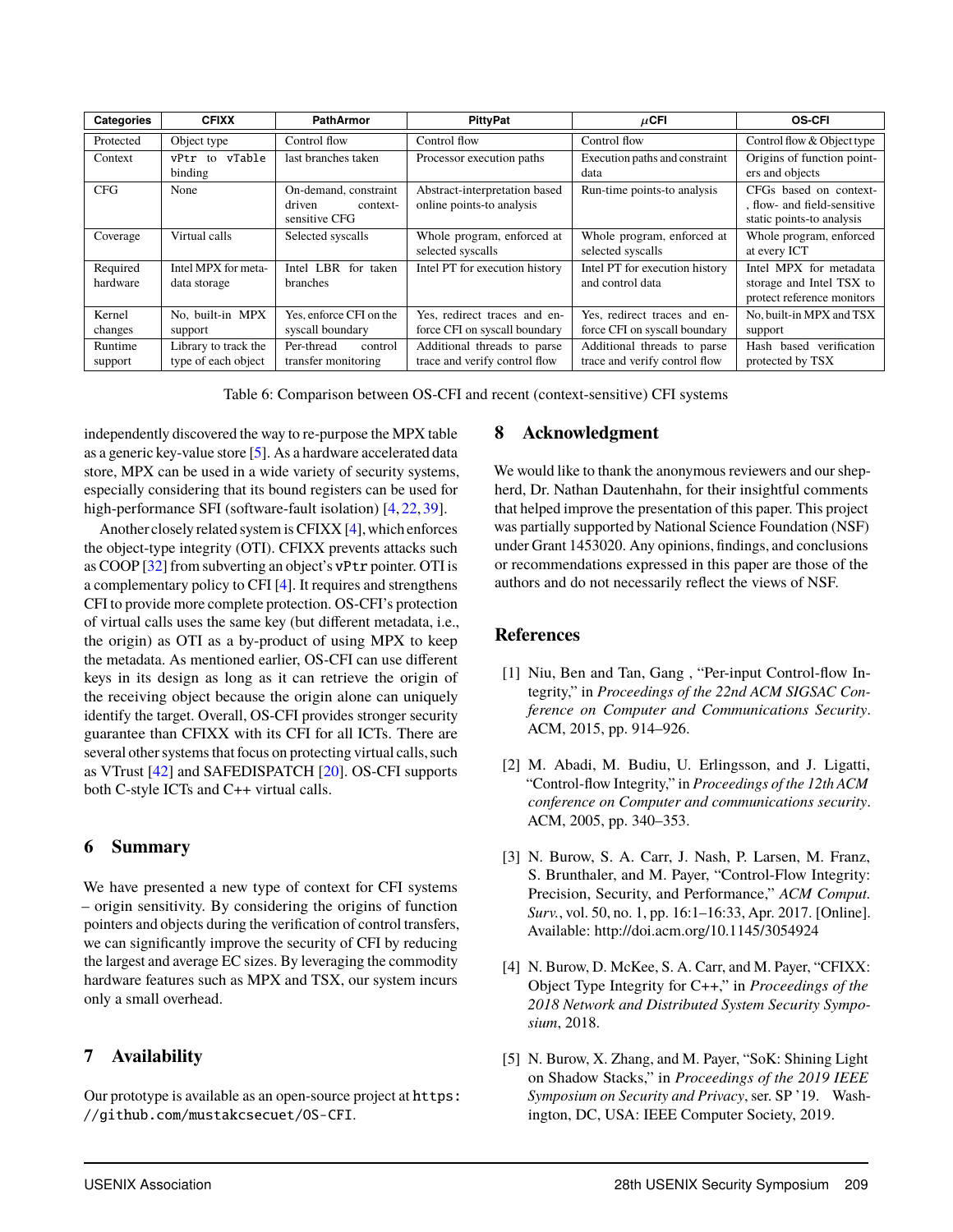- <span id="page-16-0"></span>[6] N. Carlini, A. Barresi, M. Payer, D. Wagner, and T. R. Gross, "Control-Flow Bending: On the Effectiveness of Control-Flow Integrity," in *Proceedings of the 24th USENIX Security Symposium*, vol. 14, 2015, pp. 28–38.
- <span id="page-16-15"></span>[7] S. Chen, X. Zhang, M. K. Reiter, and Y. Zhang, "Detecting Privileged Side-channel Attacks in Shielded Execution with Déjá Vu," in *Proceedings of the 2017 ACM on Asia Conference on Computer and Communications Security*. ACM, 2017, pp. 7–18.
- <span id="page-16-13"></span>[8] "Bjarne Stroustrup's C++ Style and Technique FAQ," [http://www.stroustrup.com/bs\\_faq2.html,](http://www.stroustrup.com/bs_faq2.html) p. 5.
- <span id="page-16-1"></span>[9] J. Criswell, N. Dautenhahn, and V. Adve, "KCoFI: Complete Control-flow Integrity for Commodity Operating System Kernels," in *Security and Privacy (SP), 2014 IEEE Symposium on*. IEEE, 2014, pp. 292–307.
- <span id="page-16-10"></span>[10] T. H. Dang, P. Maniatis, and D. Wagner, "The Performance Cost of Shadow Stacks and Stack Canaries," in *Proceedings of the 10th ACM Symposium on Information, Computer and Communications Security*, ser. ASIA CCS '15, 2015.
- <span id="page-16-2"></span>[11] L. Davi, P. Koeberl, and A.-R. Sadeghi, "Hardwareassisted Fine-grained Control-flow Integrity: Towards Efficient Protection of Embedded Systems against Software Exploitation," in *Proceedings of the 51st Annual Design Automation Conference*. ACM, 2014, pp. 1–6.
- [12] L. Davi and A.-R. Sadeghi, "Building Control-flow Integrity Defenses," in *Building Secure Defenses Against Code-Reuse Attacks*. Springer, 2015, pp. 27–54.
- <span id="page-16-8"></span>[13] L. Davi, A.-R. Sadeghi, D. Lehmann, and F. Monrose, "Stitching the Gadgets: On the Ineffectiveness of Coarsegrained Control-flow Integrity Protection," in *Proceedings of the 23Rd USENIX Conference on Security*, ser. SEC'14, 2014.
- <span id="page-16-3"></span>[14] R. Ding, C. Qian, C. Song, B. Harris, T. Kim, and W. Lee, "Efficient Protection of Path-sensitive Control Security," in *26th USENIX Security Symposium (USENIX Security 17)*. Vancouver, BC: USENIX Association, 2017, pp. 131–148. [Online]. Available: [https://www.usenix.org/conference/](https://www.usenix.org/conference/usenixsecurity17/technical-sessions/presentation/ding) [usenixsecurity17/technical-sessions/presentation/ding](https://www.usenix.org/conference/usenixsecurity17/technical-sessions/presentation/ding)
- <span id="page-16-9"></span>[15] I. Evans, F. Long, U. Otgonbaatar, H. Shrobe, M. Rinard, H. Okhravi, and S. Sidiroglou-Douskos, "Control Jujutsu: On the Weaknesses of Fine-grained Control-flow Integrity," in *Proceedings of the 22nd ACM SIGSAC Conference on Computer and Communications Security*. ACM, 2015, pp. 901–913.
- <span id="page-16-4"></span>[16] E. Göktas, E. Athanasopoulos, H. Bos, and G. Portokalidis, "Out of Control: Overcoming Control-flow Integrity," in *Proceedings of the 2014 IEEE Symposium on Security and Privacy*, ser. SP '14, 2014.
- <span id="page-16-5"></span>[17] H. Hu, C. Qian, C. Yagemann, S. P. H. Chung, W. R. Harris, T. Kim, and W. Lee, "Enforcing Unique Code Target Property for Control-Flow Integrity," in *Proceedings of the 2018 ACM SIGSAC Conference on Computer and Communications Security*, ser. CCS '18. New York, NY, USA: ACM, 2018, pp. 1470–1486. [Online]. Available: <http://doi.acm.org/10.1145/3243734.3243797>
- <span id="page-16-14"></span>[18] *Intel 64 and IA-32 Architectures Software Developerś Manual*, Intel.
- <span id="page-16-12"></span>[19] Intel, "Control-flow Enforcement," [https:](https://software.intel.com/sites/default/files/managed/4d/2a/control-flow-enforcement-technology-preview.pdf) [//software.intel.com/sites/default/files/managed/4d/](https://software.intel.com/sites/default/files/managed/4d/2a/control-flow-enforcement-technology-preview.pdf) [2a/control-flow-enforcement-technology-preview.pdf,](https://software.intel.com/sites/default/files/managed/4d/2a/control-flow-enforcement-technology-preview.pdf) 2018.
- <span id="page-16-18"></span>[20] D. Jang, Z. Tatlock, and S. Lerner, "SafeDispatch: Securing C++ Virtual Calls from Memory Corruption Attacks," in *NDSS*, 2014.
- <span id="page-16-6"></span>[21] M. Khandaker, A. Naser, W. Liu, Z. Wang, Y. Zhou, and Y. Cheng, "Adaptive Call-site Sensitive Control Flow Integrity," in *Proceedings of the 4th IEEE European Symposium on Security and Privacy (EuroS&P 2019)*, 2019.
- <span id="page-16-16"></span>[22] K. Koning, X. Chen, H. Bos, C. Giuffrida, and E. Athanasopoulos, "No Need to Hide: Protecting Safe Regions on Commodity Hardware," in *Proceedings of the Twelfth European Conference on Computer Systems*, ser. EuroSys '17. New York, NY, USA: ACM, 2017, pp. 437–452. [Online]. Available: <http://doi.acm.org/10.1145/3064176.3064217>
- <span id="page-16-11"></span>[23] V. Kuznetsov, L. Szekeres, M. Payer, G. Candea, R. Sekar, and D. Song, "Code-pointer Integrity," in *11th USENIX Symposium on Operating Systems Design and Implementation (OSDI 14)*. Broomfield, CO: USENIX Association, 2014, pp. 147–163. [Online]. Available: [https://www.usenix.org/conference/osdi14/](https://www.usenix.org/conference/osdi14/technical-sessions/presentation/kuznetsov) [technical-sessions/presentation/kuznetsov](https://www.usenix.org/conference/osdi14/technical-sessions/presentation/kuznetsov)
- <span id="page-16-17"></span>[24] J. Li, Z. Wang, T. Bletsch, D. Srinivasan, M. Grace, and X. Jiang, "Comprehensive and Efficient Protection of Kernel Control Data," *IEEE Transactions on Information Forensics and Security*, vol. 6, no. 4, pp. 1404–1417, Dec 2011.
- <span id="page-16-7"></span>[25] V. Mohan, P. Larsen, S. Brunthaler, K. W. Hamlen, and M. Franz, "Opaque Control-flow Integrity," in *Proceedings of the 22th Network and Distributed System Security Symposium*, ser. NDSS '15, 2015.